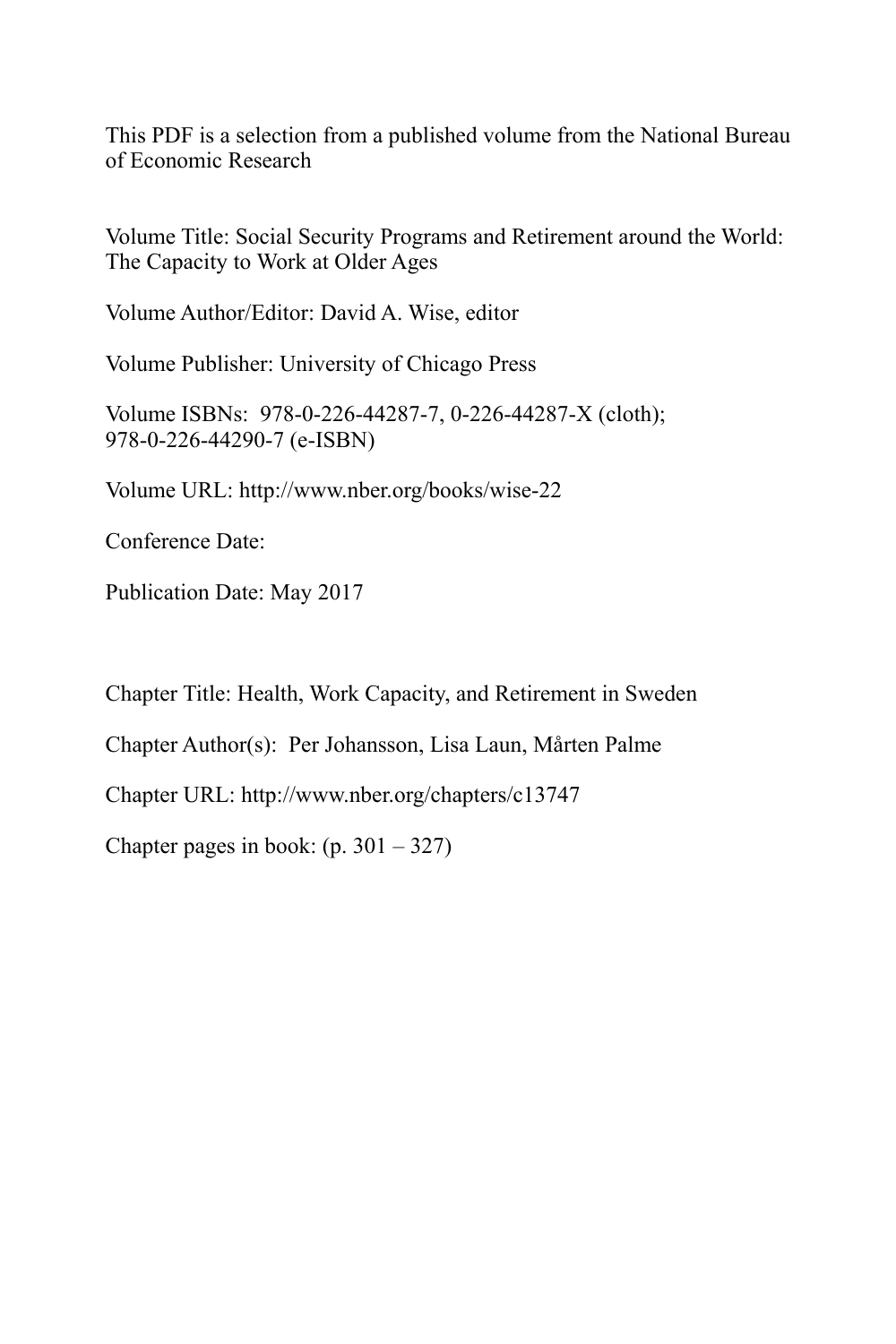# **Health, Work Capacity, and Retirement in Sweden**

Per Johansson, Lisa Laun, and Mårten Palme

One of Sweden's former Prime Minister Fredrik Reinfeldt's most controversial statements during his time in office between 2006 and 2014 was that the sustainability of Sweden's welfare state depends on the ability of the workforce to prolong their active time in the labor market. He added that people in the future should prepare themselves to stay in the workforce until age seventy-five. This question was put high on the policy agenda, and a government committee was appointed to suggest measures to delay the labor market exit (see Statens Offentliga Utredningar 2013).

Policy initiatives to delay retirement have also been implemented. The minimum mandatory retirement age increased from age sixty-five to sixtyseven in 2001. In 2007, an additional earned income tax credit and a payroll tax reduction were introduced for workers older than age sixty-five, with the purpose of increasing labor supply at older ages. Laun (2012) shows that these reforms seem to have increased labor force participation past age sixty-five.

One of the main issues in the subsequent public policy debate was to what extent the health status of the population would allow a delayed retirement age. Although life expectancy has increased rapidly over the last couple of

Per Johansson is professor of statistics at Uppsala University, a researcher at IFAU, and a research fellow at IZA. Lisa Laun is a researcher at IFAU. Mårten Palme is professor of economics at Stockholm University.

This chapter is part of the National Bureau of Economic Research's International Social Security (ISS) project, which is supported by the National Institute on Aging (grant P01 AG012810). Lisa Laun gratefully acknowledges financial support from the Swedish Research Council for Health, Working Life and Welfare, FORTE (dnr 2013–0209). Per Johansson gratefully acknowledges the financial support from the Swedish Research Council for Health, Working Life and Welfare, FORTE (dnr 2013–2482). For acknowledgments, sources of research support, and disclosure of the authors' material financial relationships, if any, please see http:// www.nber.org/chapters/c13747.ack.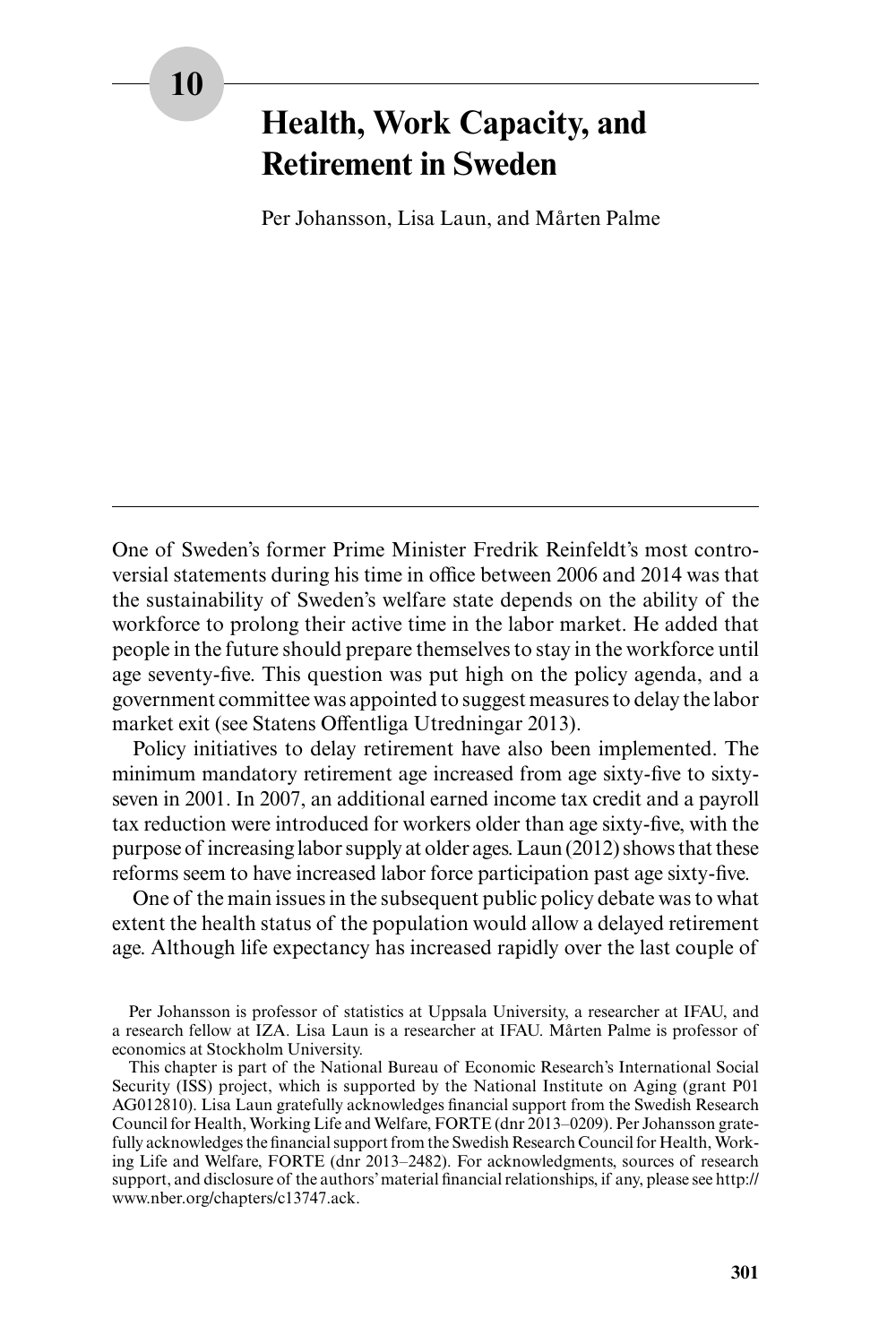decades, skeptics pointed out that the development of self-reported health is less unambiguous and that one can even see a slight deterioration in some health measures, such as the share of people with obesity  $(BMI > 29.9)$ .<sup>1</sup>

This chapter investigates what available microdata can tell us about whether or not and to what extent older workers in Sweden have the health capacity to extend their work lives. To address this question, we use two different methods. The first one estimates how much people with a given mortality rate today would work if they were to work as much as people with the same mortality rate worked in the past. This approach builds on the work by Milligan and Wise (2012). The calculations we make are based on plots of the relationship between employment and mortality over time. We use employment data from the LOUISE data set, administered by Statistics Sweden, and mortality data from the Cause of Death Register, administered by the Swedish Board of Health and Welfare. We focus on men and women age fifty-five to sixty-nine in 2009 and compare them to their counterparts in terms of mortality during the period 1985–2008 in this analysis.

The second method uses a regression framework and estimates how much people with a given level of health could work if they were to work as much as their younger counterparts in similar health. This approach builds on the work by Cutler, Meara, and Richards-Shubik (2012). We use data from the Survey of Health, Ageing and Retirement (SHARE) to estimate the relationship between health and employment for younger workers age fifty to fifty-four, and use these estimates together with the characteristics of older workers age fifty-five to seventy-four to predict the older individuals' ability to work based on health.

Finally, we document potential heterogeneity in health capacity across education groups. We look at changes in the development of self-assessed health by age between 1991 and 2010. In particular, we study if there are different developments in different quartiles in the distribution of educational attainment measured as number of years of schooling.

The results show that the increase in employment between the years 1998 and 2009 among men has been very similar to the decrease in the mortality rate. However, since 1985, there has been a decrease in the employment rate among men in the age group fifty-five to sixty-nine corresponding to more than three years at a constant mortality rate. Among females there has been no change in the employment rate in the age group fifty-five to sixty-nine between 1985 and 2009 at a constant mortality rate, primarily due to the general increase in the female labor force participation rate. Our analysis of health and employment among older workers shows very large potentials for increased employment of older workers. Finally, our results show no empirical evidence for increased health inequality in Sweden since the early 1990s.

<sup>1.</sup> See Socialstyrelsen (2013) for an overview.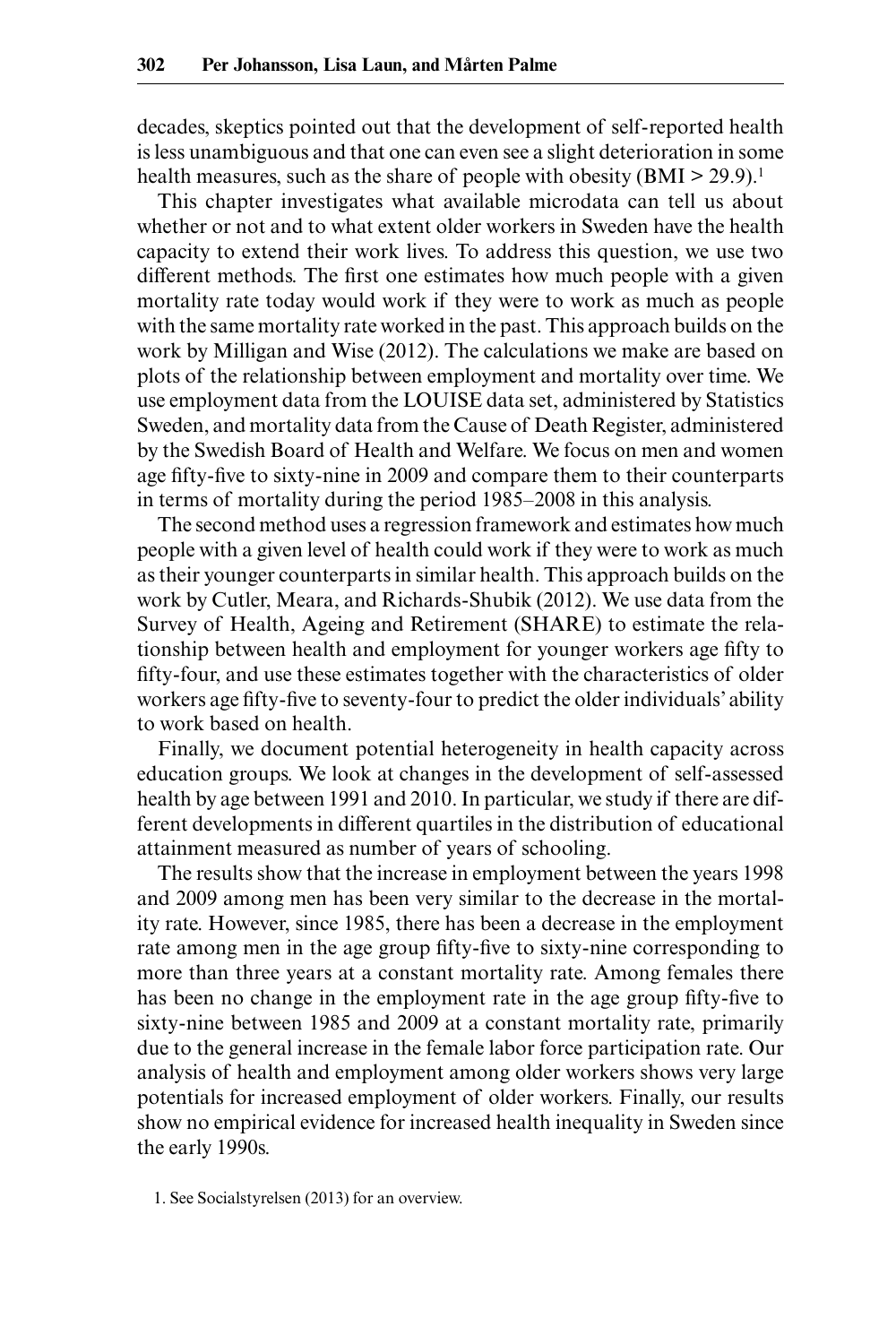The chapter is organized as follows: We first document the recent development of labor force participation and health in Sweden. Section 10.2 presents the results from the Milligan-Wise method and section 10.3 those from the Cutler et al. method. Section 10.4 presents the results on heterogeneity in the development of health across education groups. Finally, section 10.5 concludes.

#### **10.1 Trends in Labor Force Participation and Health in Sweden**

Figure 10.1 presents the development of labor force participation rates for men between 1963 and 2014 in different age groups. The figure shows that the labor force participation rate has varied substantially over time and differently for different age groups. The most dramatic development has been in the age group sixty to sixty-four. For this group, participation fell from 85 percent in the early 1960s to 55 percent in the late 1990s. Since then, the labor force participation rate increased consistently to above 70 percent in 2014. The developments in the other age groups forty-five to fifty-four and fiftyfive to fifty-nine have followed a similar pattern, but have been less dramatic.

For men older than age sixty-five, there was a marked decline in labor force participation rates until the mid-1970s. The decline in the age group sixty-five to sixty-nine can primarily be attributed to the change in the normal retirement age from sixty-seven to sixty-five. In recent years, since the mid-1990s, there has been a trend towards a higher labor force participation



**Fig. 10.1 Men's labor force participation by age group (1963–2014)** *Source:* Swedish Labor Force Survey, Statistics Sweden.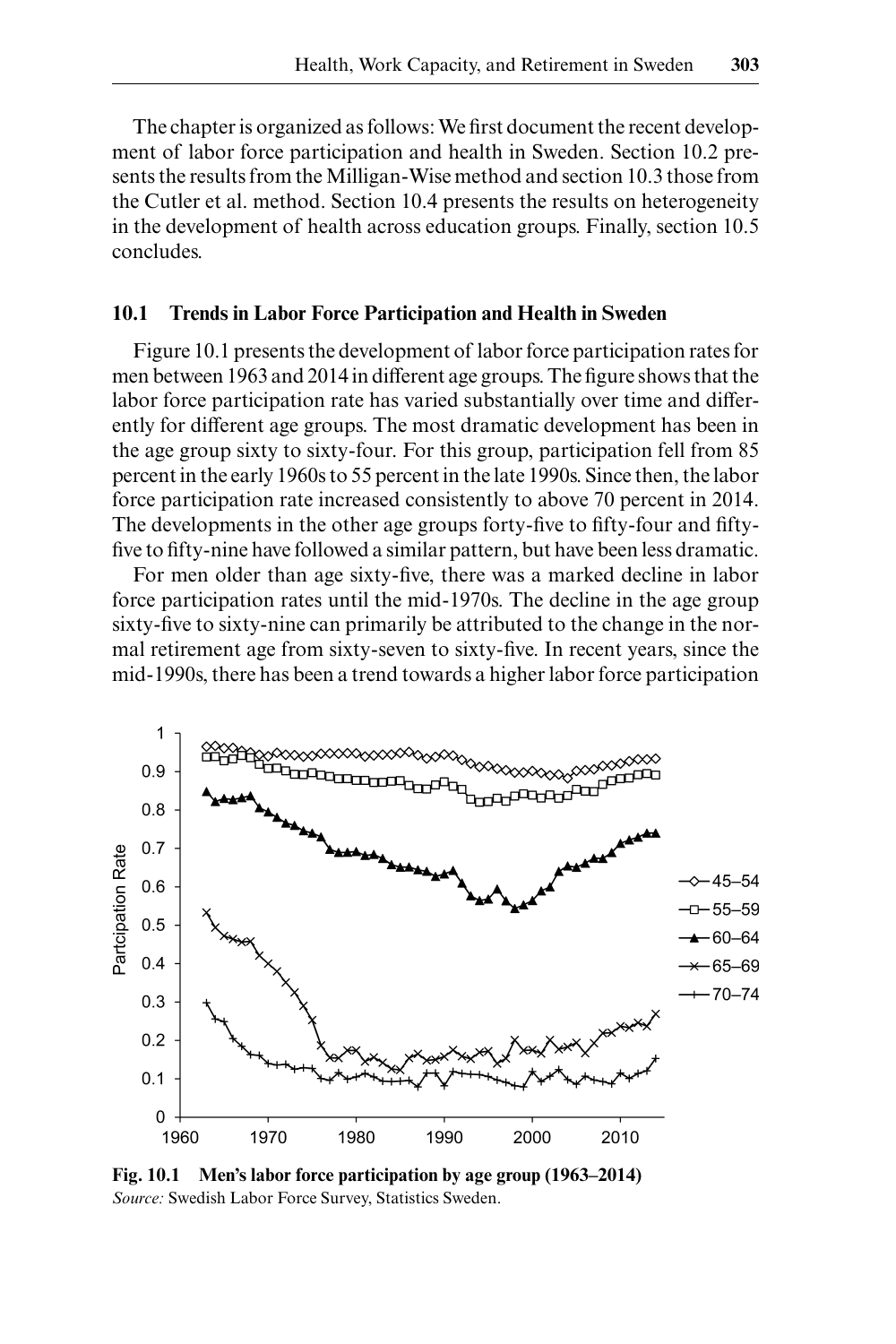

**Fig. 10.2 Women's labor force participation by age group (1963–2014)** *Source:* Swedish Labor Force Survey, Statistics Sweden.

rate in the age group sixty-five to sixty-nine. In 2014 it was almost 27 percent, which is more than double compared to the rate in the mid-1980s.

Figure 10.2 shows the trends of labor force participation among women. Compared to men, there is a very different development. For the two youngest age groups, forty-five to fifty-four and fifty-five to fifty-nine, there was a dramatic increase in labor force participation from the early 1960s until the early 1990s. Since then the rates have been quite stable at 90 and 80 percent, respectively. For women age sixty to sixty-four, there has been a steady increase in labor force participation, except for a period in the 1990s. In 2014, participation in this age group was almost 67 percent. As for men, there is an increase in labor force participation rates for the age group sixty-five to sixty-nine, although on a slightly lower level.

Figure 10.3A presents the trends in mortality for men age fifty to seventyfour between 1985 and 2010. The mortality data comes from the Cause of Death Register administered by the National Board of Health and Welfare. There is a trend toward lower mortality rates over the entire period under study. In 1985, the mortality rate of men age fifty-five is about 0.8 percent. In 2009, that mortality rate is not reached until age sixty-one.

Figure 10.3B presents self-assessed health by age for men age fifty to seventy-four in 1991, 2000, and 2010, based on the Swedish Level of Living Survey (LNU). This survey is managed by the Stockholm Institute of Social Research (SOFI) at Stockholm University and contains data on socioeconomic characteristics and information on living conditions obtained through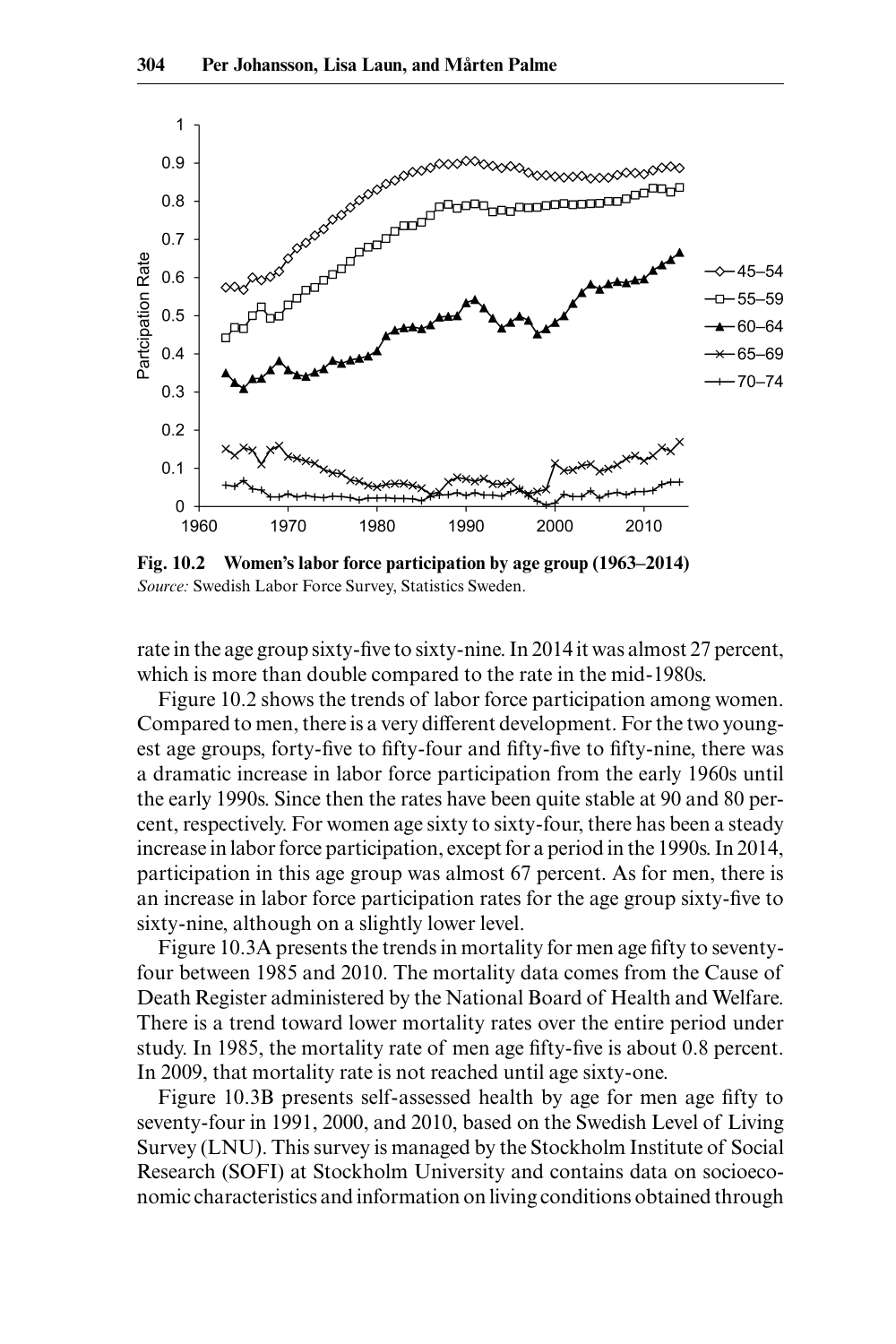

**Fig. 10.3A Mortality for men age fifty to seventy-four (1985–2010)** *Source:* Swedish Cause of Death Register.



**Fig. 10.3B Self-assessed health fair or poor for men age fifty to seventy-four (1985–2010)**

*Source:* Swedish Level of Living Survey (LNU).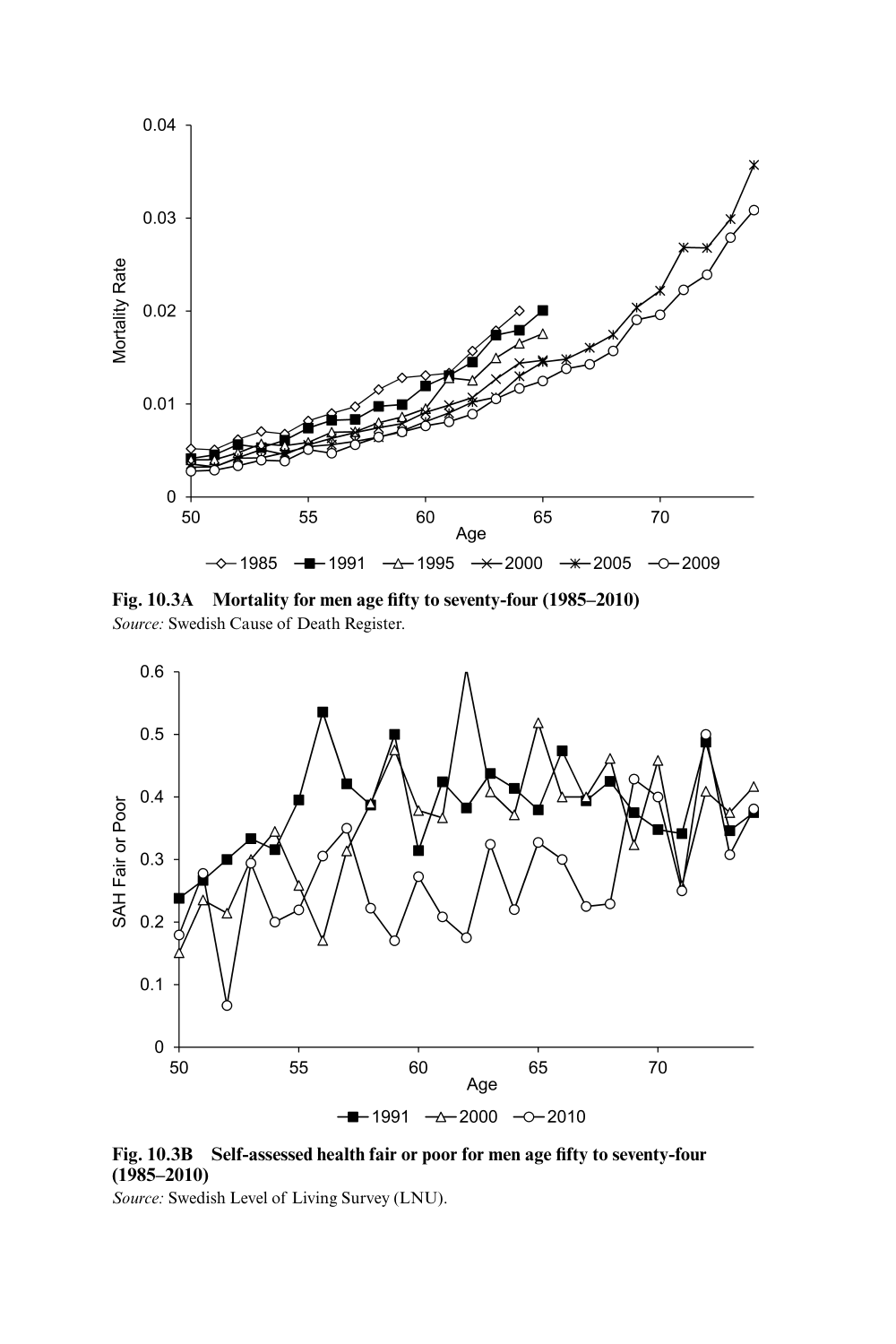interviews along with register data for individuals age sixteen to seventy-four and permanently living in Sweden. The sample size is about 6,000 individuals, about 0.1 percent of the Swedish population in the age interval under study.

The series show the fraction of the population reporting fair or poor health. There is an age gradient in self-assessed health, with an increasing share of individuals reporting fair or poor health as they age. The main message in figures 10.3A and 10.3B is that there is a trend toward improved selfassessed health. Between 1991 and 2000, there are improvements primarily in younger ages, below age fifty-eight. Between 2000 and 2010, on the other hand, the improvement in health primarily occurs in older ages, above age fifty-eight. The average share reporting fair or poor health declined from around 0.4 on average to around 0.25 above age sixty between 2000 and 2010, which is a quite substantial improvement over the last decade.

# **10.2 Estimating Health Capacity to Work Using the Milligan-Wise Method**

Using a methodology suggested by Milligan and Wise (2012), we calculate how much people with a given mortality rate today would work if they were to work as much as people with the same mortality rate worked in the past. Advantages with using mortality data—rather than other measures of health that may be more related to an individual's work capacity—are that it can be very accurately measured and that it is available across countries, which facilitates comparisons.

The mortality data in this analysis comes from the Cause of Death Register administered by the National Board of Health and Welfare. Employment data is taken from the LOUISE (or SYS) register, administered by Statistics Sweden. An individual is defined as employed if, in a given year, he or she has labor income above one price base amount.

The period we consider is 1985 through 2009. The restriction in historic time is given by the availability of data on employment. The data covers individuals up to age sixty-four for the period 1985–1989, to age sixty-five for the period 1990–2000, and to age sixty-nine for the period 2001–2009. We calculate age-specific averages of the data on mortality and employment in three years: 1985, 1995, and 2009. The analysis displays the employment rate at each level of mortality for specific time periods and compares the curves across time.

Figures 10.4A and 10.4B present the results on the employment-mortality curves for men and women, respectively, in 1985 and 2009. Figure 10.4A shows that even though the employment rate, as we saw in figure 10.1, has increased slightly between 1985 and 2010, it has been far from enough to offset the rapid growth in life expectancy for men in order to maintain the relation between mortality and employment. For women, however, figure 10.4B shows that the employment growth actually has kept up with the reduced mortality rate since the two curves essentially coincide.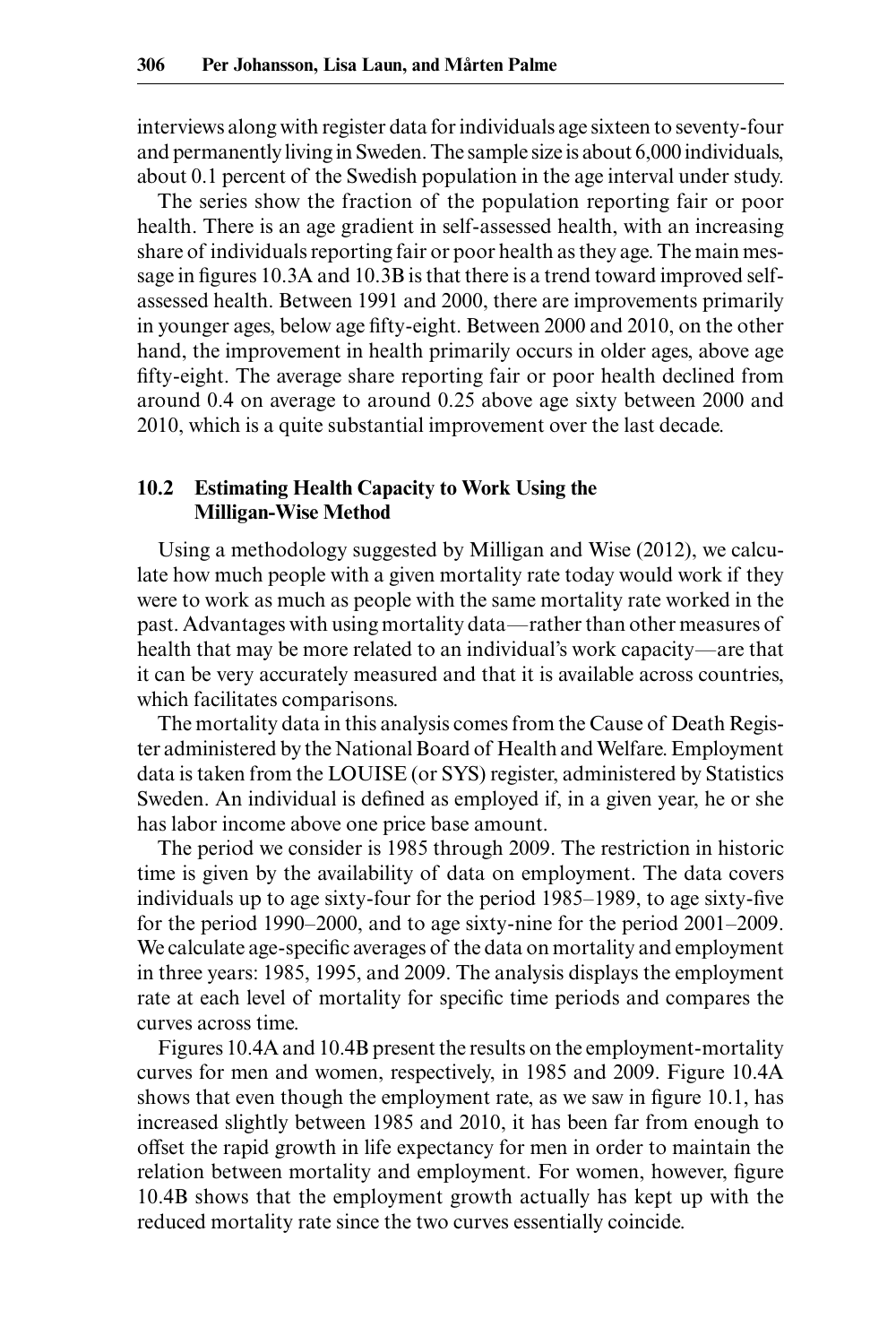

**Fig. 10.4A Mortality and employment in 1985 and 2009 (men)**



**Fig. 10.4B Mortality and employment in 1985 and 2009 (women)**

Table 10.1A presents the results from asking how much more men age fifty-five to sixty-nine in 2009 could have worked if they had worked as much as men with the same mortality rate worked in 1985. Table 10.1B shows the corresponding estimates for women. An additional 7.86 percentage points of men could have worked at age fifty-five, which generates on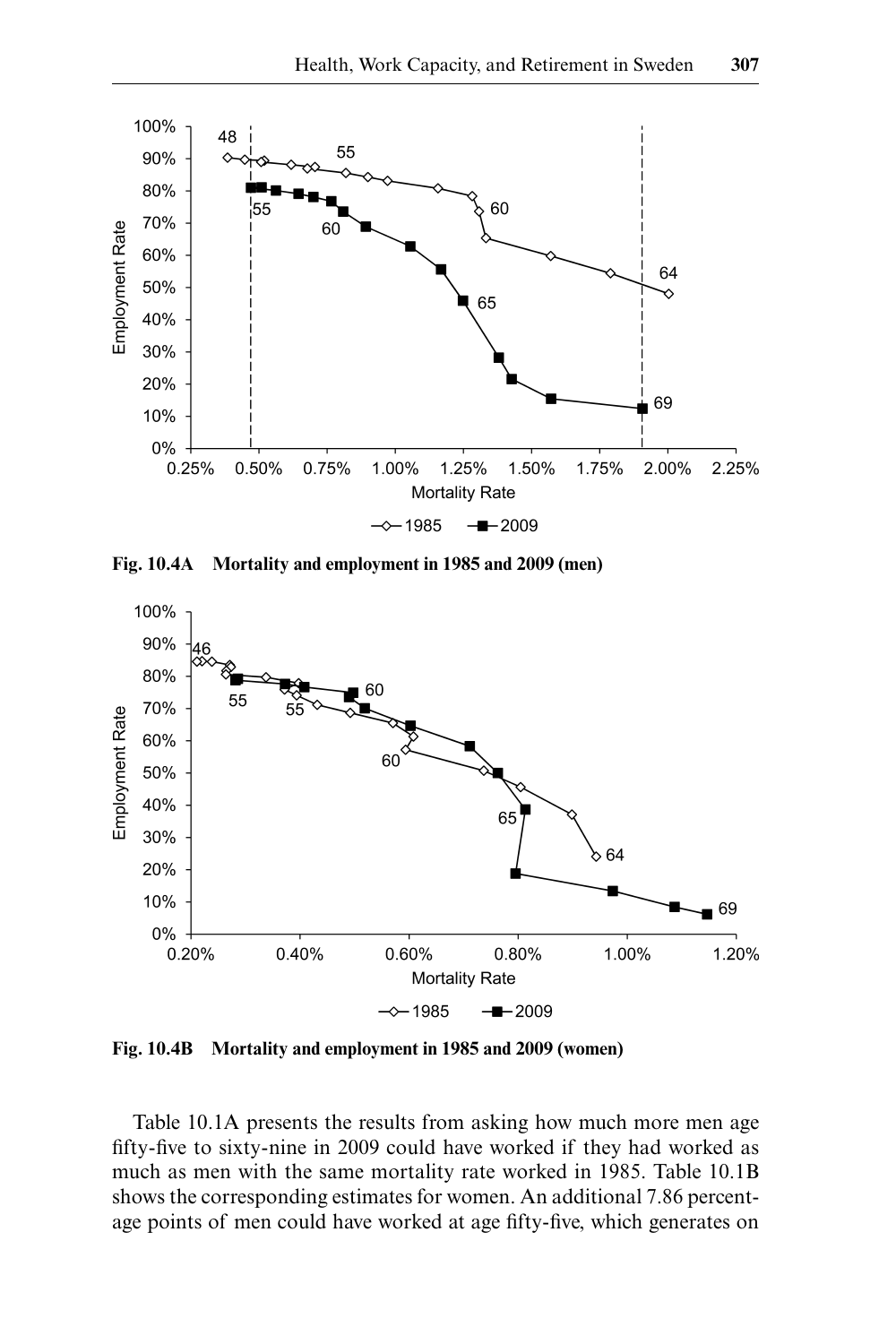| Age         | Mortality<br>rate in 2009 | Employment<br>rate in 2009 | Employment rate<br>at same mortality<br>rate | Additional<br>employment<br>capacity |
|-------------|---------------------------|----------------------------|----------------------------------------------|--------------------------------------|
| 55          | 0.51                      | 81.11                      | 88.97                                        | 7.86                                 |
| 56          | 0.47                      | 80.99                      | 89.62                                        | 8.63                                 |
| 57          | 0.56                      | 80.12                      | 88.56                                        | 8.44                                 |
| 58          | 0.65                      | 79.11                      | 87.92                                        | 8.81                                 |
| 59          | 0.70                      | 78.11                      | 86.76                                        | 8.65                                 |
| 60          | 0.77                      | 76.80                      | 86.11                                        | 9.31                                 |
| 61          | 0.81                      | 73.58                      | 85.68                                        | 12.10                                |
| 62          | 0.89                      | 68.91                      | 84.43                                        | 15.52                                |
| 63          | 1.06                      | 62.79                      | 82.08                                        | 19.29                                |
| 64          | 1.17                      | 55.64                      | 80.60                                        | 24.96                                |
| 65          | 1.25                      | 45.91                      | 79.05                                        | 33.14                                |
| 66          | 1.38                      | 28.22                      | 64.25                                        | 36.03                                |
| 67          | 1.43                      | 21.58                      | 63.14                                        | 41.56                                |
| 68          | 1.57                      | 15.45                      | 59.77                                        | 44.32                                |
| 69          | 1.91                      | 12.40                      | 50.93                                        | 38.53                                |
| Total years |                           | 8.61                       |                                              | 3.17                                 |

## **Table 10.1A Additional employment capacity in 2009 using 1985 employmentmortality relationship (percent, men)**

average 0.0786 additional work years (one additional year for 7.86 percent of the fifty-five-year-olds). Similarly, an additional 8.63 percentage points of men at age fifty-six could have worked for one more year.

If we repeat this analysis for each age through age sixty-nine and cumulate the amounts, we get a total potential additional employment capacity of 3.17 years for men. This is equivalent to integrating between the two curves from one vertical line, indicating the starting age, to the next vertical line, indicating the last age group included in figure 10.4A. The average amount of employment between ages fifty-five and sixty-nine in 2009 is 8.61 years. This implies that an additional 3.17 years would represent an almost 37 percent increase over the ages fifty-five to sixty-nine.

Table 10.1B shows the results from a corresponding exercise on data for females. Due to the age restrictions described earlier, the estimates can only be obtained for women between ages fifty-five and sixty-six in 2009. The mortality counterpart in 1985 for women ages sixty-seven to sixty-nine was older than age sixty-four, and therefore not included in our data. For men, the mortality gain was large enough between 1985 and 2009 for the mortality counterpart to be age sixty-four or younger in 1985, which is covered by the data and enables us to compare all ages.

As is evident from the estimates in table 10.1B, there is a much more modest predicted gain in labor force participation for women compared to men: only a 0.02 years gain corresponding to 0.3 percent of the employment rate in the age interval. Some of the gender difference can be attributed to the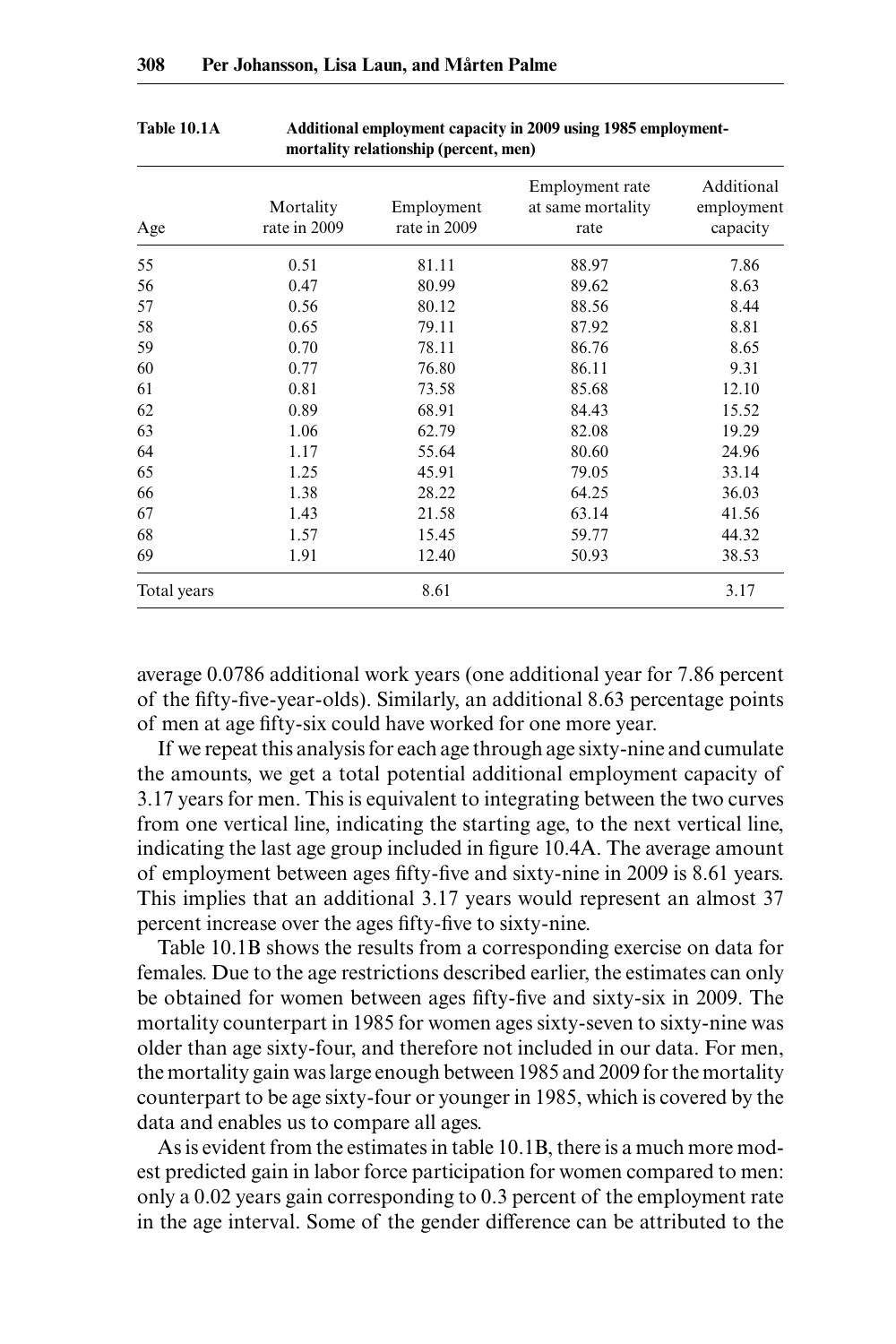| Age         | Mortality<br>rate in 2009 | Employment<br>rate in 2009 | Employment rate<br>at same mortality<br>rate | Additional<br>employment<br>capacity |
|-------------|---------------------------|----------------------------|----------------------------------------------|--------------------------------------|
| 55          | 0.29                      | 79.25                      | 80.33                                        | 1.08                                 |
| 56          | 0.28                      | 78.79                      | 80.38                                        | 1.59                                 |
| 57          | 0.37                      | 77.63                      | 75.84                                        | $-1.79$                              |
| 58          | 0.41                      | 76.67                      | 73.01                                        | $-3.66$                              |
| 59          | 0.50                      | 74.92                      | 68.45                                        | $-6.47$                              |
| 60          | 0.49                      | 73.55                      | 68.76                                        | $-4.79$                              |
| 61          | 0.52                      | 70.09                      | 67.59                                        | $-2.50$                              |
| 62          | 0.60                      | 64.66                      | 56.83                                        | $-7.83$                              |
| 63          | 0.71                      | 58.33                      | 51.89                                        | $-6.44$                              |
| 64          | 0.76                      | 50.01                      | 48.79                                        | $-1.22$                              |
| 65          | 0.81                      | 38.68                      | 44.84                                        | 6.16                                 |
| 66          | 0.80                      | 18.82                      | 46.33                                        | 27.51                                |
| 67          | 0.97                      | 13.40                      |                                              |                                      |
| 68          | 1.09                      | 8.46                       |                                              |                                      |
| 69          | 1.15                      | 6.17                       |                                              |                                      |
| Total years |                           | 7.89                       |                                              | 0.02                                 |

#### **Table 10.1B Additional employment capacity in 2009 using 1985 employmentmortality relationship (percent, women)**

fact that we were unable to include the age group sixty-seven to sixty-nine. However, the main background to this difference is the exceptional increase in female labor force participation rates that happened in the 1970s and 1980s and affected the birth cohorts that now are in the age groups fiftyfive to sixty-nine. Since our focus in this study is to assess the potentials for prolonged work lives, the historical increase in the female labor force participation disturbs the comparison, making our method less suitable for the female subsample.

The Milligan-Wise method implicitly assumes that all gains in decreased mortality can be translated into additional work capacity. This is a strong assumption. It can be the case that decreased mortality is achieved through prolonged life, but with lost work capacity. A simple way to take this possibility into consideration is to assume that, say, two-thirds of the gain in decreased mortality is translated into prolonged work capacity by simply multiplying the figure above by two-thirds and arriving at an estimate of 2.11 years rather than 3.17 years for men.

Another question is which years to choose for comparison. As can be seen in figure 10.1, the break in the trend toward decreased labor force participation among older men since the early 1960s happened in the mid-1990s. In figures 10.5A and 10.5B, we replicate the analysis from figure 10.4A and 10.4B but use data from 1995, when the labor force participation started to increase, instead of 1985.

From the data shown above we know that the mortality rate was lower in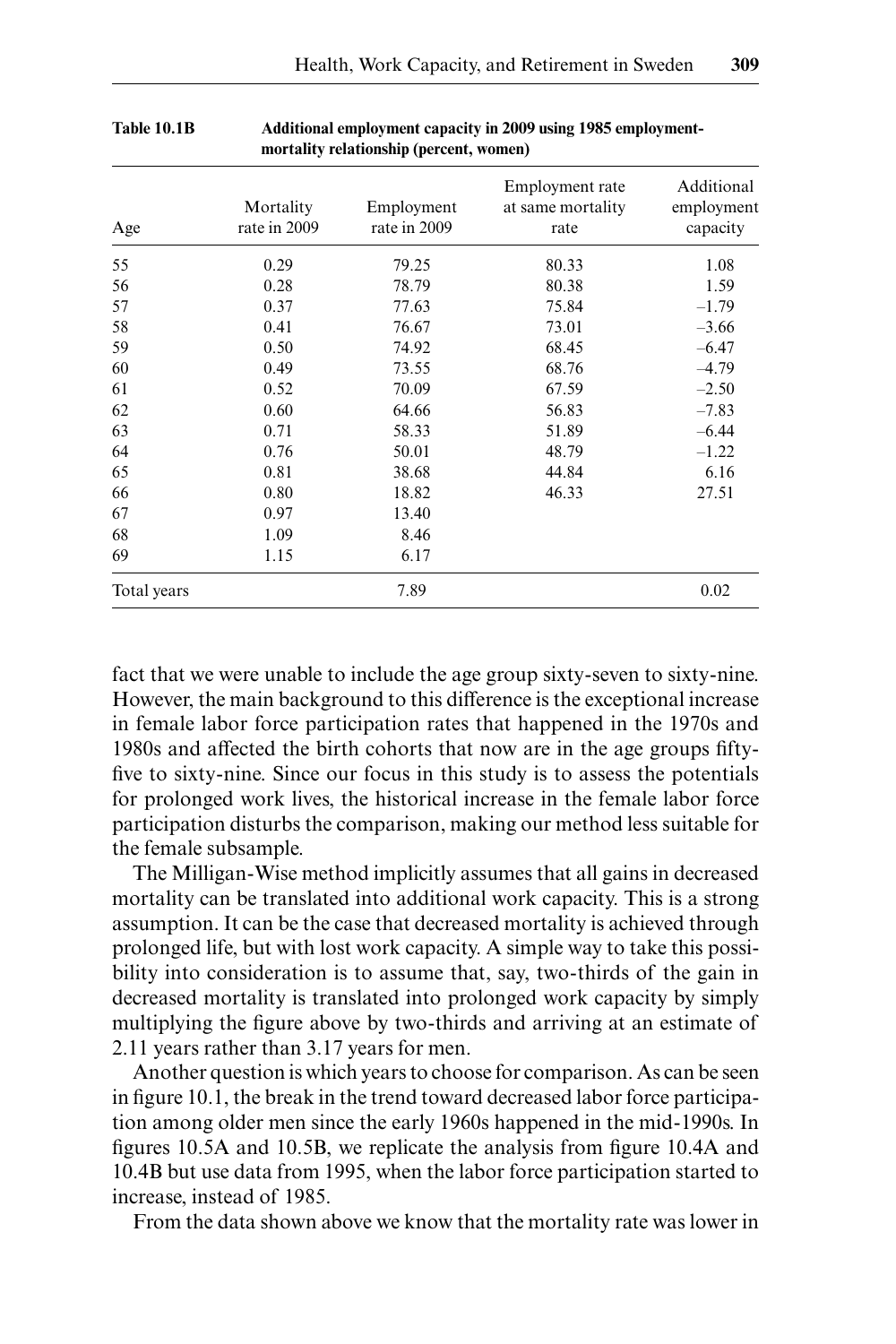

**Fig. 10.5A Mortality and employment in 1995 and 2009 (men)**



**Fig. 10.5B Mortality and employment in 1995 and 2009 (Women)**

2009 than in 1995 at all ages and the employment rate was higher in 2009 than in 1995. The fact that the curves for the two periods in figure 10.5A lie very close to each other suggest that the employment increase for men is large enough to keep up with the decreased mortality. For men in the very oldest ages, however, with the highest mortality rates and the lowest employ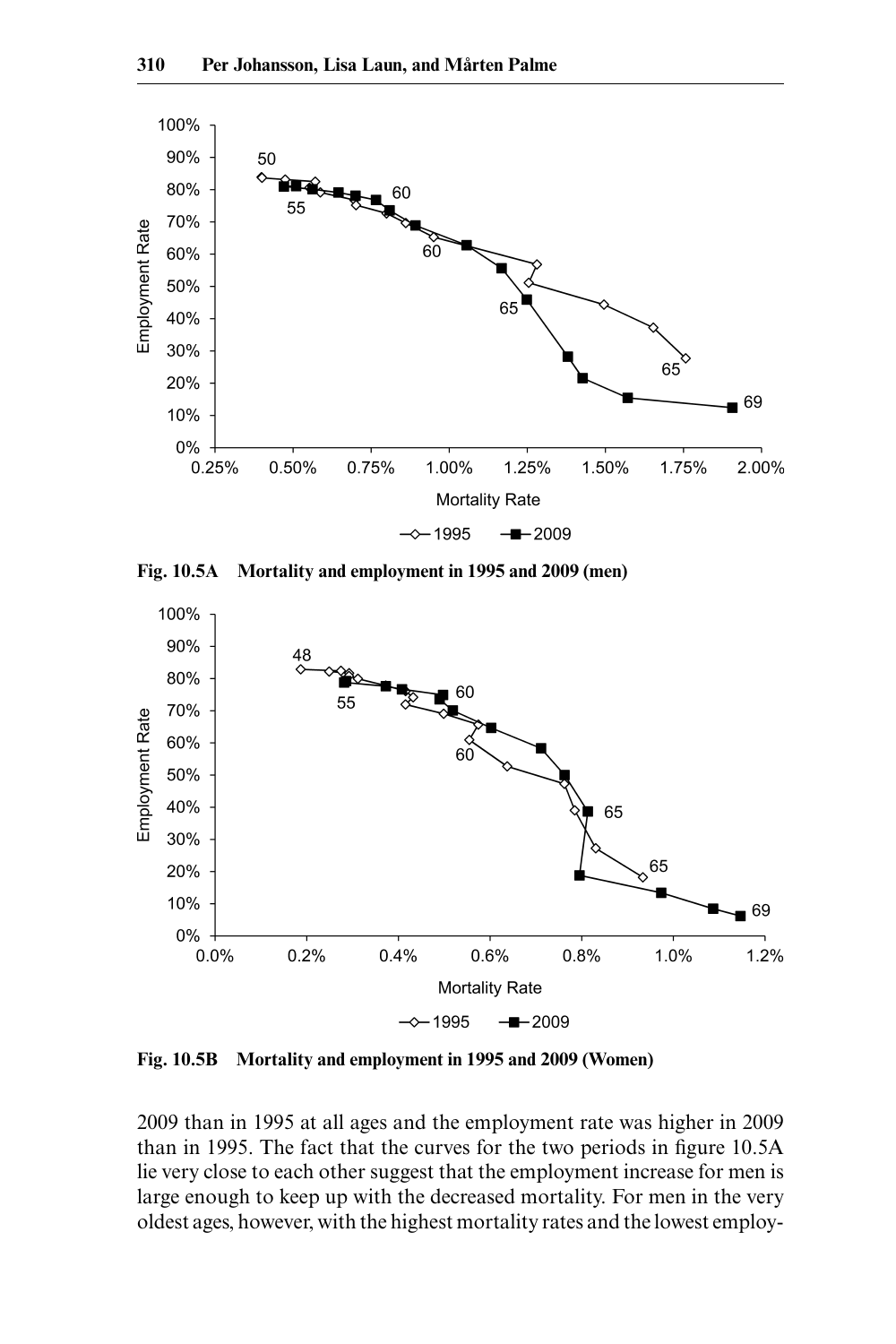ment rates, there is a slight divergence between the curves. For women, figure 10.5B shows that the curves again lie very close to each other, implying that the increase in employment was proportional to the mortality gains between the two years.

Figure 10.6 presents the estimated additional employment capacity in 2009 as a function of the comparison year used, for males and females, respectively. Because of the age restriction described above, it is not always possible to obtain a comparable employment estimate for all ages up to age sixty-nine in 2009. This will slightly affect the comparison over time, but the patterns should still be informative.

For males, the estimated additional employment capacity is small compared to all years in the period between 1998 and 2009, since the mortality decrease is accompanied with an employment increase during this era. However, compared to years in the 1985–1990 period, the estimated additional capacity is substantial. As noted above, the situation for females is very different because there is an effect across cohorts toward a higher labor force participation rate.

We also use data on self-assessed health (SAH) and activity limitation (cannot run 100 meters) from the Swedish Level of Living Survey (LNU) to measure subjective health in 1991, 2001, and 2010, respectively. The total sample size is 0.1 percent of the Swedish population ages sixteen to seventy-five, that is, about 6,000 individuals. This means that we have around thirty-five to sixty men for each one-year birth cohort in ages fifty-five to seventy-five. Figures 10.7 and 10.8 present the results from the approach



**Fig. 10.6 Estimated additional employment capacity in 2009 by year of comparison for men and women**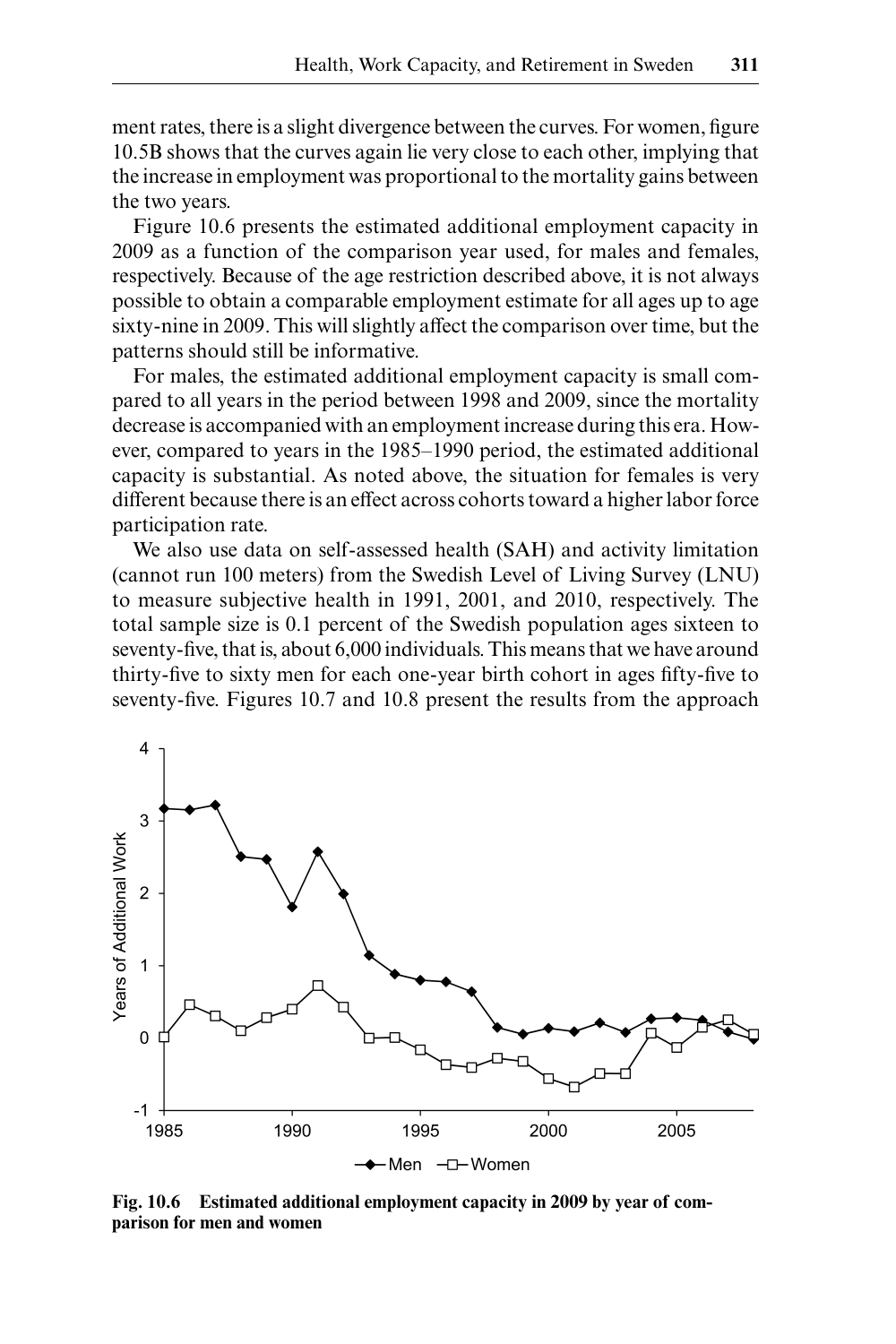

**Fig. 10.7A Self-assessed health (share reporting fair or poor) and employment in 1991 and 2009 (men)**

*Source:* Statistics Sweden and the Level of Living Survey. SAH for year 2009 is in fact from year 2010.



**Fig. 10.7B Self-assessed health (share reporting fair or poor) and employment in 2000 and 2009 (men)**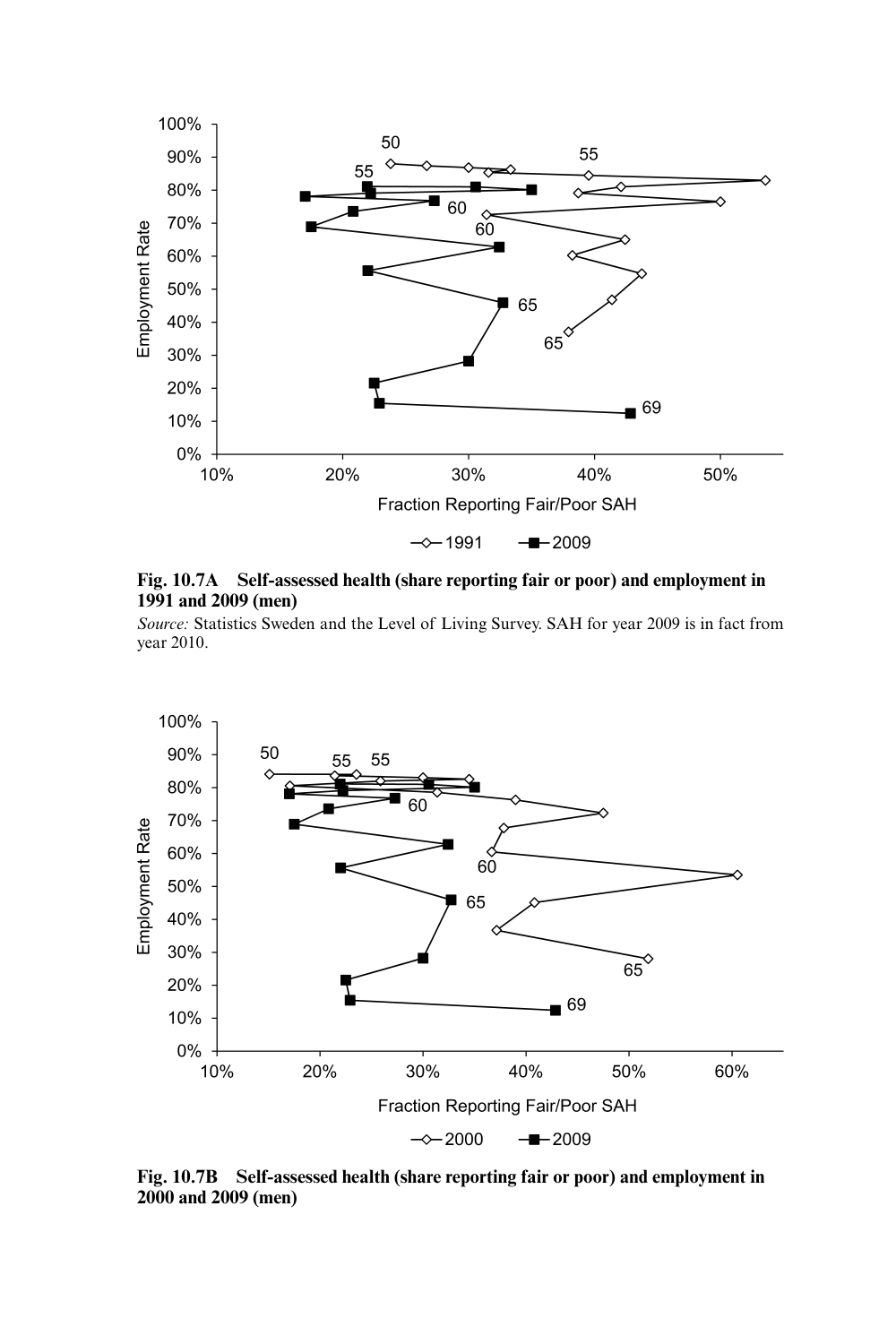

**Fig. 10.8A Activity limitation (share who cannot run 100m) and employment in 1991 and 2009 (men)**

*Source:* Statistics Sweden and the Level of Living Survey. Activity limitation for year 2009 is in fact from year 2010.



**Fig. 10.8B Activity limitation (share who cannot run 100m) and employment in 2000 and 2009 (men)**

*Source:* Statistics Sweden and the Level of Living Survey. Activity limitation for year 2009 is in fact from year 2010.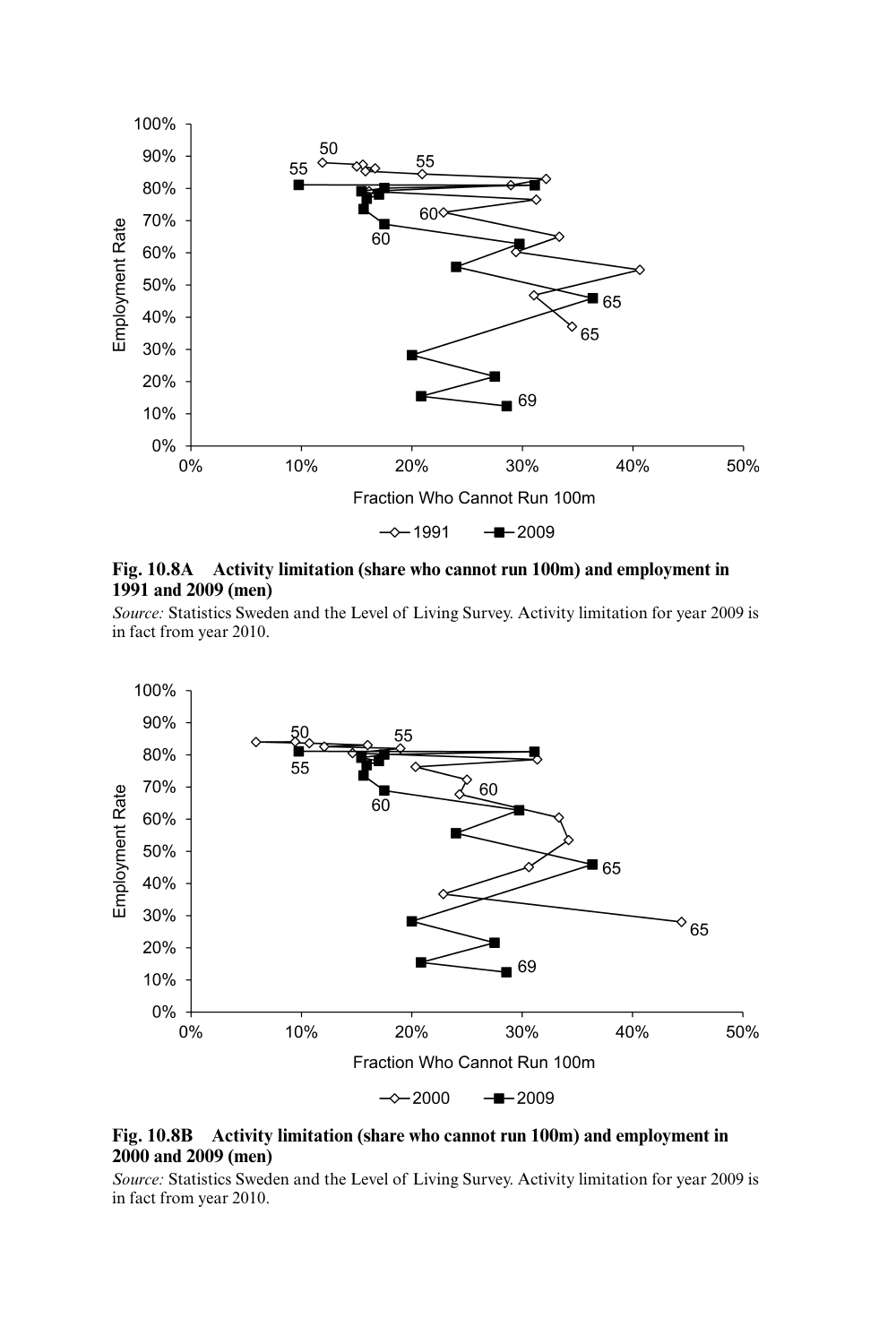used in figures 10.4A and 10.4B with SAH and activity limitation in place of mortality. Whereas the employment data is for 2009, the subjective health data is from 2010. The horizontal axis shows the share of individuals who report themselves to be in fair or poor health (figure 10.7) and the share who report that they cannot run 100 meters (figure 10.8).

As the sample size for each age is small, the graphs are quite noisy. However, the same pattern of health improvement over time is seen as shown for mortality in figures 10.4A and 10.4B. For example, in 1991, 40 percent of fifty-five-year-olds were in fair or poor health, as compared to 22 percent of fifty-five-year-olds in 2009. The equivalent figures for activity limitations are 21 percent in 1991 and 10 percent in 2009.

In short, estimates based on the Milligan-Wise method suggest a significant amount of additional work capacity for men. We estimate that the additional capacity from ages fifty-five to sixty-nine is 3.17 years using the 1985 employment-mortality curve as a comparison, or 0.8 years compared to 1995. For women, however, this method suggests that the additional work capacity is limited when using previous cohorts as a benchmark. The results also suggest that the largest potential for additional employment capacity can be found among the oldest, primarily older than age sixty-five. This is due to the large drop in employment after age sixty-five that cannot be related to a sudden change in health status of older individuals.

#### **10.3 Estimating Health Capacity to Work Using the Cutler et al. Method**

In this section we investigate the work capacity of older workers by asking how much they would work if they work as much as their younger counterparts in similar health. The method we use was originally suggested by Cutler, Meara, and Richards-Shubik (2012). The analysis is done in two steps. First, we estimate the relationship between health and employment for a sample of workers whose decision to exit from the labor market is driven by health considerations rather than preferences for leisure. We use the age group fifty to fifty-four, since previous research (see, e.g., Johansson, Laun, and Palme 2016) has shown that workers in this age group almost exclusively use the disability insurance program or sickness insurance for their labor market exit. This age group is also far from being able to claim benefits from the public old age pension program at age sixty-one. Second, we use the coefficients from the estimated regressions and the actual characteristics of individuals age fifty-five to seventy-four to predict the older individuals' ability to work based on health.

The data used in the analysis is taken from the Survey of Health, Ageing and Retirement in Europe (SHARE). We use wave 1, wave 2, wave 4, and wave 5, conducted in 2004, 2007, 2011, and 2014, respectively. The numbers of observations are 2,997; 2,711; 1,945; and 4,531. The SHARE survey collects rich data on health, as well as data on employment and demographics and is therefore well suited for this analysis.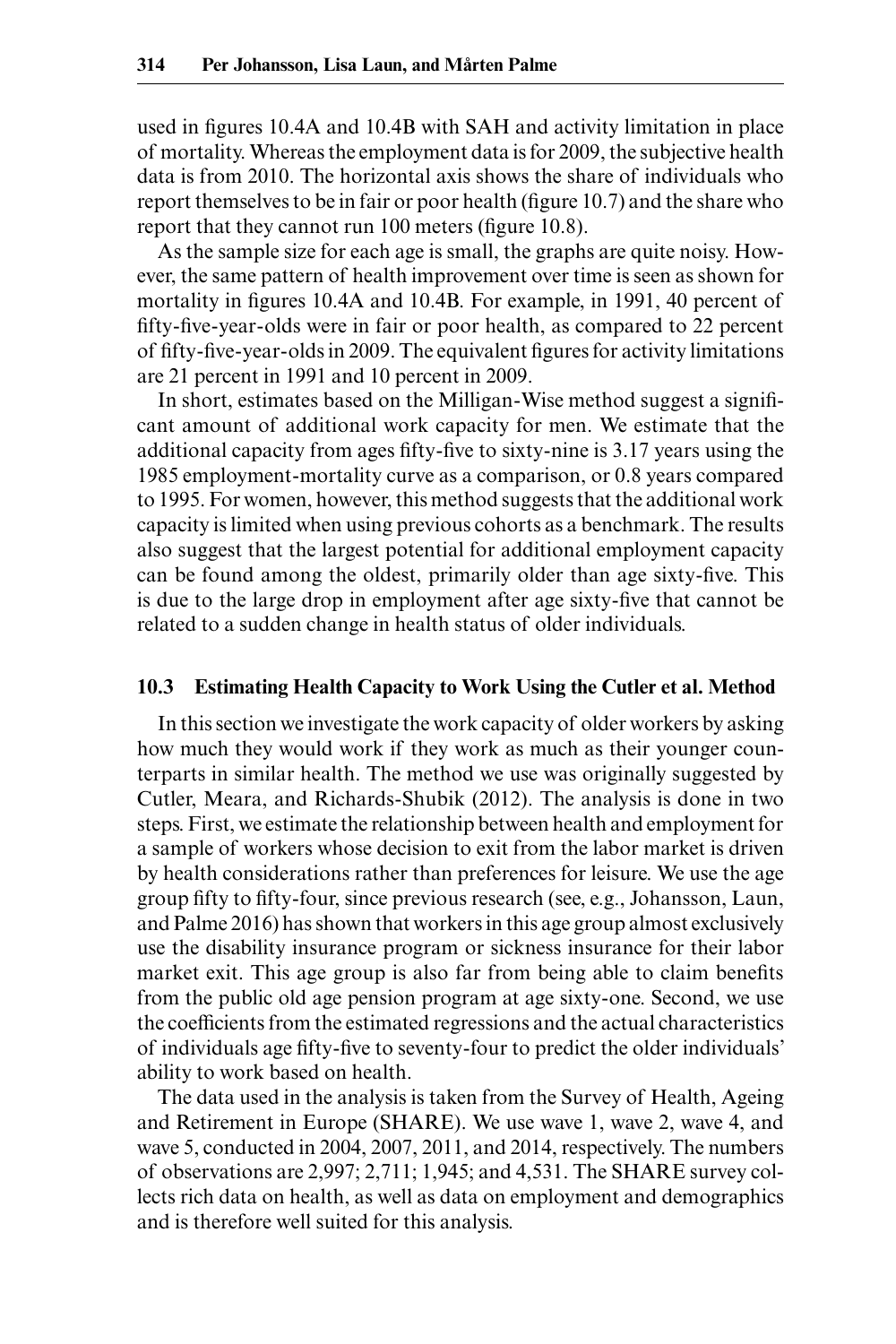We estimate the following linear probability model:

$$
Employment = \beta_0 + \beta_1 health_i + \beta_2 X_i + \varepsilon_i,
$$

where Employment is a dummy equal to 1 if the individual is employed; health is a vector of health measures that we describe in detail below; and *X* is a vector of nonhealth personal characteristics, such as educational attainment and marital status. We estimate this equation using ordinary least squares (OLS).

In an alternative specification the health vector is summarized and replaced by a single index value. We follow the method suggested by and described in Poterba, Venti, and Wise (2013). They use the first principal component of twenty-seven questions in the US Health and Retirement Survey (HRS), including self-reported health diagnoses, functional limitations, medical care usage, and other health indicators. Not all of these questions are included in the SHARE survey. For the sake of comparability we use the set of twenty-four variables that is also used in the chapter 12 of this volume. Each individual's index value is transformed to a percentile score. This means that the coefficient for the index value can be interpreted as the effect of moving 1 percentage point in the health distribution on employment probability.

Our analysis relies on three key assumptions:

1. Health is exhaustively measured by our health measure, that is, there are no unmeasured or omitted dimensions of health. An important implication of this assumption is that the health measures should be consistent across ages. That is, for example, the SAH measures should not be given an interpretation relative to a peer group of similar age as the respondent.

2. The health-employment relationship is independent of age, that is, the relation estimated for the younger individuals (age fifty to fifty-four) applies for the older ones (age fifty-five to seventy-four).

3. Exit from the labor market is determined by health reasons only. Nonhealth-related retirement among our sample of younger individuals would cause a downward bias in the estimate of health on retirement. The choice of a relatively young age group helps with avoiding this problem.

Tables 10.2A and 10.2B present summary statistics for the male and female samples, respectively. The employment rate of men falls from 89 percent at ages fifty to fifty-four to 84 percent at ages fifty-five to fifty-nine, 70 percent at ages sixty to sixty-four, 13 percent at ages sixty-five to sixty-nine, and 4 percent at ages seventy to seventy-four. Employment rates for women are slightly lower in each age group: 84 percent at ages fifty to fifty-four, 80 percent at ages fifty-five to fifty-nine, 60 percent at ages sixty to sixty-four, 8 percent at ages sixty-five to sixty-nine, and 1 percent at ages seventy to seventy-four. As expected, health measures decline with age. The share of men in poor or fair health rises from 8 percent at ages fifty to fifty-four to 24 percent at ages seventy to seventy-four. As in most surveys, women report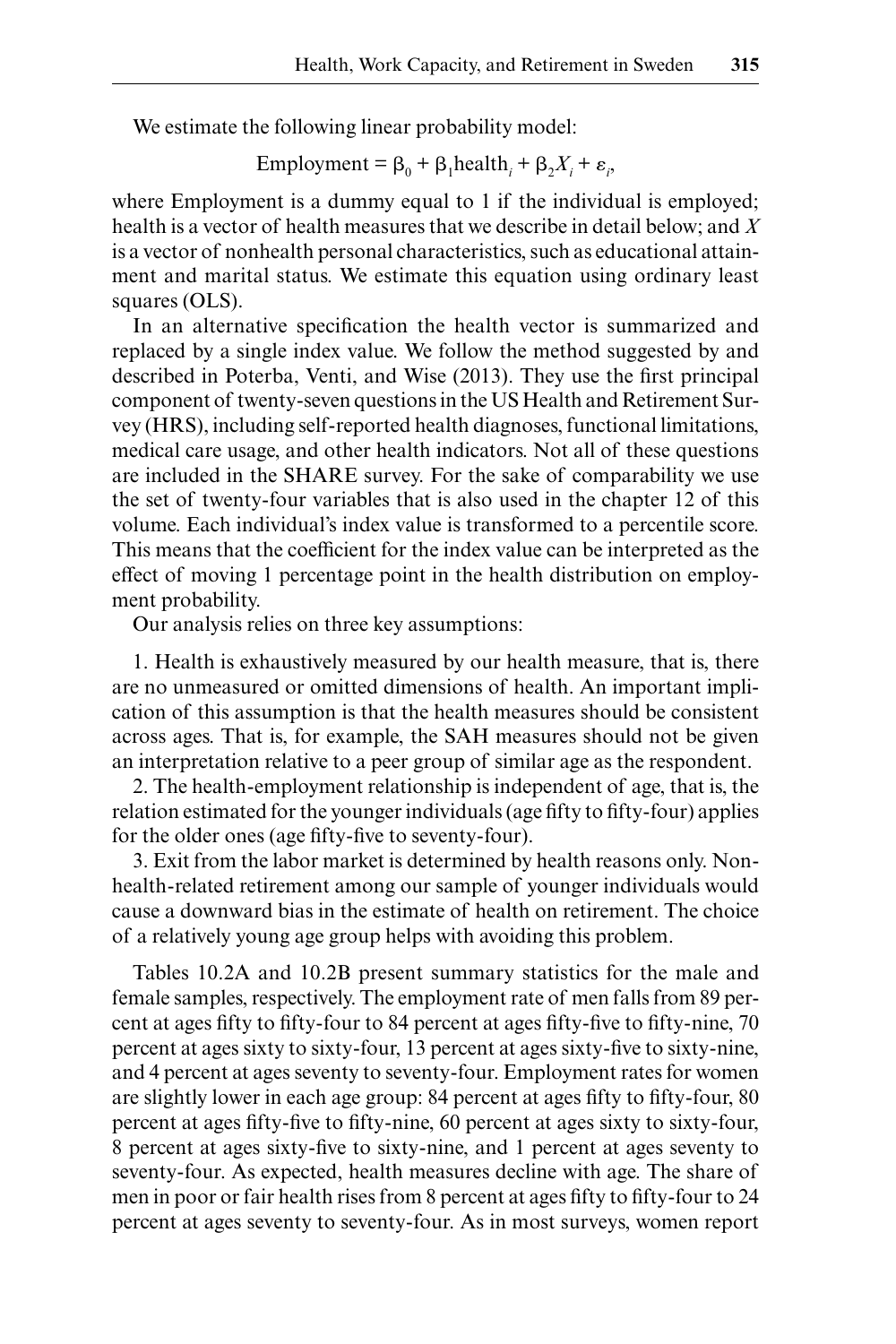|                              |           |           | Age group |           |           |
|------------------------------|-----------|-----------|-----------|-----------|-----------|
|                              | $50 - 54$ | $55 - 59$ | $60 - 64$ | $65 - 69$ | $70 - 74$ |
| Employed                     | 0.89      | 0.84      | 0.70      | 0.13      | 0.04      |
| Health, poor                 | 0.02      | 0.04      | 0.04      | 0.04      | 0.06      |
| Health, fair                 | 0.06      | 0.12      | 0.14      | 0.14      | 0.18      |
| Health, good                 | 0.30      | 0.28      | 0.33      | 0.34      | 0.34      |
| Health, very good            | 0.32      | 0.29      | 0.28      | 0.28      | 0.22      |
| Health, excellent            | 0.29      | 0.28      | 0.20      | 0.20      | 0.20      |
| Physical limitations $(= 1)$ | 0.09      | 0.11      | 0.12      | 0.18      | 0.17      |
| Physical limitations $(>1)$  | 0.06      | 0.11      | 0.15      | 0.15      | 0.20      |
| ADL any                      | 0.04      | 0.03      | 0.06      | 0.06      | 0.08      |
| IADL any                     | 0.01      | 0.01      | 0.02      | 0.02      | 0.04      |
| CESD (depression index)      | 0.01      | 0.04      | 0.02      | 0.04      | 0.03      |
| Heart                        | 0.04      | 0.08      | 0.11      | 0.16      | 0.19      |
| Stroke                       | 0.01      | 0.03      | 0.03      | 0.04      | 0.06      |
| Psychological problems       | 0.13      | 0.02      | 0.08      | 0.02      | 0.14      |
| Lung diseases                | 0.02      | 0.02      | 0.05      | 0.07      | 0.09      |
| Cancer                       | 0.01      | 0.04      | 0.02      | 0.04      | 0.03      |
| High blood pressure          | 0.15      | 0.23      | 0.34      | 0.42      | 0.42      |
| Arthritis                    | 0.03      | 0.04      | 0.05      | 0.05      | 0.04      |
| Diabetes                     | 0.04      | 0.06      | 0.12      | 0.15      | 0.14      |
| Back pain                    | 0.40      | 0.41      | 0.37      | 0.36      | 0.35      |
| Weight, under                | 0.00      | 0.00      | 0.00      | 0.00      | 0.00      |
| Weight, over                 | 0.47      | 0.31      | 0.34      | 0.32      | 0.28      |
| Weight, obese                | 0.24      | 0.43      | 0.44      | 0.43      | 0.44      |
| Smoker, former               | 0.43      | 0.52      | 0.64      | 0.67      | 0.72      |
| Smoker, current              | 0.51      | 0.63      | 0.70      | 0.70      | 0.73      |
| Education, HS grad           | 0.21      | 0.15      | 0.10      | 0.09      | 0.07      |
| Education, some college      | 0.25      | 0.15      | 0.13      | 0.12      | 0.13      |
| Education, college           | 0.34      | 0.23      | 0.15      | 0.09      | 0.07      |
| Married                      | 0.68      | 0.56      | 0.43      | 0.45      | 0.41      |
| $\boldsymbol{N}$             | 394       | 719       | 823       | 850       | 706       |

#### **Table 10.2A Summary statistics, pooled SHARE samples (men)**

worse SAH, despite having lower mortality rates: 14 percent report fair or poor health in the age group fifty to fifty-four and 27 percent at ages seventy to seventy-four.

As for the SAH measures, several indicators for functional limitation and diagnoses reflect health deterioration by age. The share of men with more than one limitation on their physical activity increases from 6 percent at ages fifty to fifty-four to 20 percent at ages seventy to seventy-four. The corresponding values for women are 16 and 32 percent. The share with limitations in instrumental activities of daily living (IADLs) shows a similar trend, although on a much lower level, rising from 1 to 4 percent for men. The corresponding shares for women are 3 and 4 percent. Diagnoses such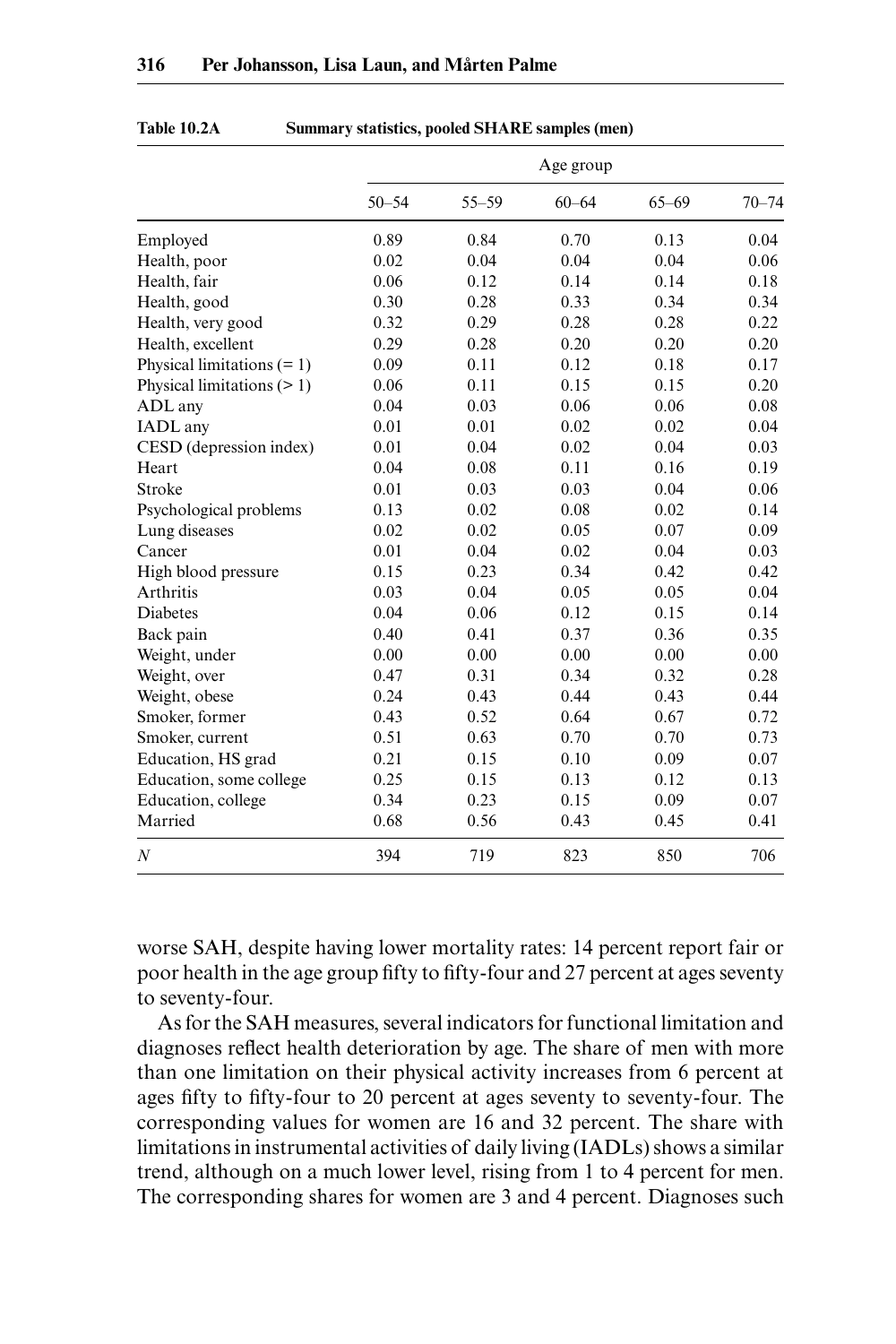|                              |           |           | Age group |           |           |
|------------------------------|-----------|-----------|-----------|-----------|-----------|
|                              | $50 - 54$ | $55 - 59$ | $60 - 64$ | $65 - 69$ | $70 - 74$ |
| Employed                     | 0.84      | 0.80      | 0.60      | 0.08      | 0.01      |
| Health, poor                 | 0.03      | 0.05      | 0.05      | 0.04      | 0.06      |
| Health, fair                 | 0.11      | 0.14      | 0.16      | 0.16      | 0.21      |
| Health, good                 | 0.30      | 0.30      | 0.31      | 0.33      | 0.37      |
| Health, very good            | 0.31      | 0.26      | 0.26      | 0.26      | 0.24      |
| Health, excellent            | 0.25      | 0.24      | 0.22      | 0.20      | 0.12      |
| Physical limitations $(= 1)$ | 0.15      | 0.18      | 0.16      | 0.19      | 0.22      |
| Physical limitations $(>1)$  | 0.16      | 0.22      | 0.25      | 0.26      | 0.32      |
| ADL any                      | 0.04      | 0.05      | 0.07      | 0.07      | 0.09      |
| IADL any                     | 0.03      | 0.03      | 0.03      | 0.02      | 0.04      |
| CESD (depression index)      | 0.02      | 0.03      | 0.03      | 0.05      | 0.05      |
| Heart                        | 0.03      | 0.05      | 0.06      | 0.10      | 0.13      |
| Stroke                       | 0.00      | 0.02      | 0.03      | 0.02      | 0.04      |
| Psychological problems       | 0.30      | 0.26      | 0.11      | 0.02      | 0.06      |
| Lung diseases                | 0.02      | 0.05      | 0.05      | 0.07      | 0.08      |
| Cancer                       | 0.02      | 0.03      | 0.03      | 0.05      | 0.05      |
| High blood pressure          | 0.19      | 0.26      | 0.29      | 0.37      | 0.45      |
| Arthritis                    | 0.04      | 0.09      | 0.11      | 0.11      | 0.11      |
| <b>Diabetes</b>              | 0.05      | 0.05      | 0.06      | 0.07      | 0.09      |
| Back pain                    | 0.45      | 0.46      | 0.49      | 0.42      | 0.45      |
| Weight, under                | 0.01      | 0.01      | 0.01      | 0.01      | 0.02      |
| Weight, over                 | 0.23      | 0.23      | 0.23      | 0.26      | 0.26      |
| Weight, obese                | 0.31      | 0.45      | 0.47      | 0.45      | 0.44      |
| Smoker, former               | 0.38      | 0.50      | 0.57      | 0.60      | 0.62      |
| Smoker, current              | 0.56      | 0.62      | 0.75      | 0.77      | 0.79      |
| Education, HS grad           | 0.19      | 0.14      | 0.12      | 0.10      | 0.08      |
| Education, some college      | 0.21      | 0.14      | 0.12      | 0.14      | 0.13      |
| Education, college           | 0.34      | 0.27      | 0.15      | 0.10      | 0.07      |
| Married                      | 0.62      | 0.51      | 0.40      | 0.36      | 0.32      |
| $\boldsymbol{N}$             | 565       | 954       | 959       | 1,010     | 719       |

**Table 10.2B Summary statistics, pooled SHARE samples (women)**

as the share with high blood pressure rises from 15 percent at age fifty to fifty-four to 42 at age seventy to seventy-four for men.

Tables 10.3A and 10.3B show the results from our regressions. Table 10.3A shows the results from the specification where we have included all health indicators separately in the regression models and table 10.3B shows the results where we have summarized the health indicators in health indices. The estimates show highly significant effects of the subjective health indicators on the probability of being employed, in particular, for males. Men in fair (poor) health are 18 (57) percentage points less likely to be employed than those reporting excellent health. The corresponding estimates for women are 27 and 28. Having IADL limitations lowers men's (women's)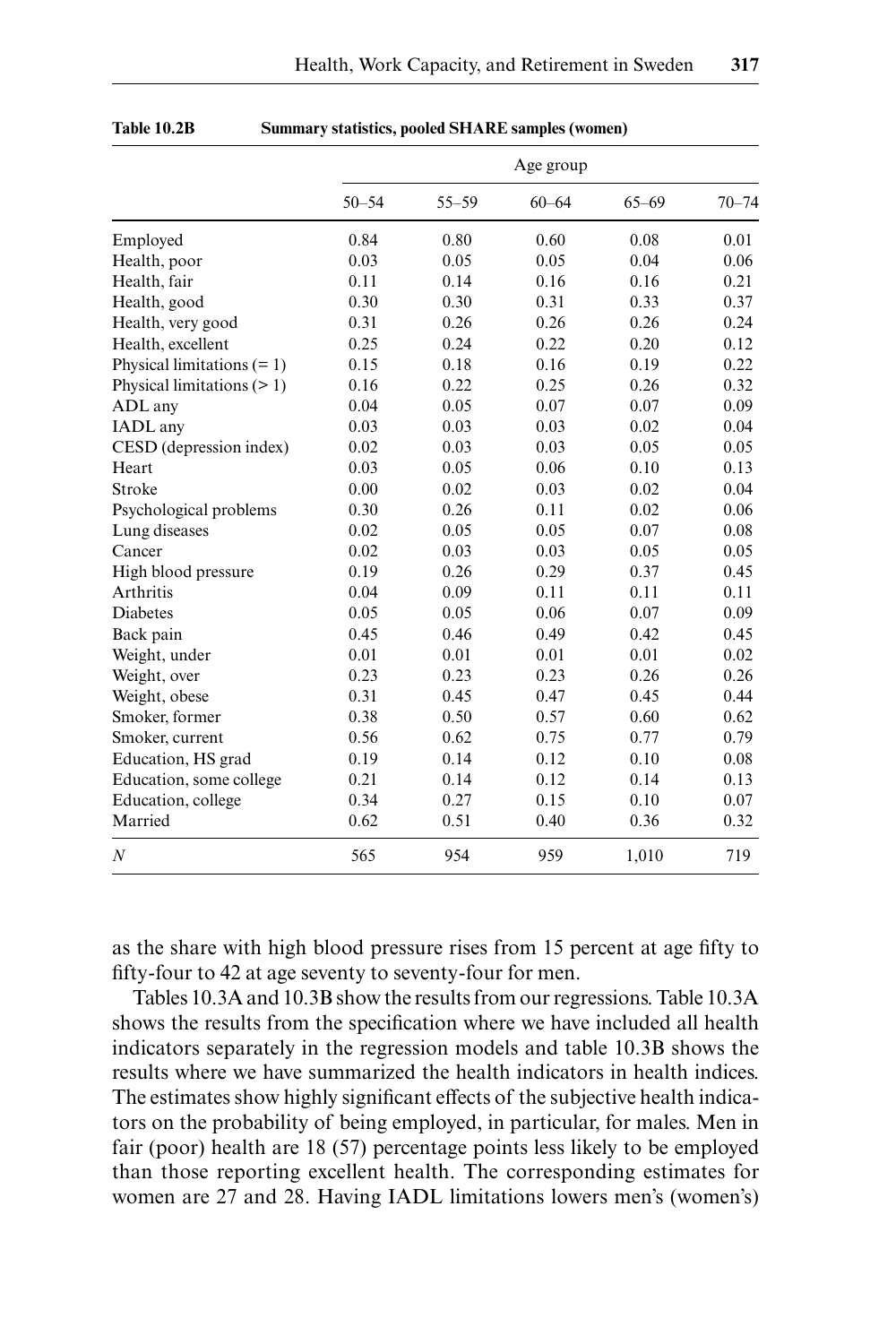|                              | Men 50-54   |           | <b>Women 50–54</b> |           |
|------------------------------|-------------|-----------|--------------------|-----------|
| Variable                     | Coefficient | Std. err. | Coefficient        | Std. err. |
| Health, very good            | 0.02        | 0.04      | $-0.01$            | 0.04      |
| Health, good                 | $-0.04$     | 0.04      | $-0.10$            | $0.04***$ |
| Health, fair                 | $-0.18$     | $0.07***$ | $-0.27$            | $0.06***$ |
| Health, poor                 | $-0.57$     | $0.11***$ | $-0.28$            | $0.10***$ |
| Physical limitations $(= 1)$ | $-0.10$     | $0.05*$   | 0.01               | 0.04      |
| Physical limitations $(>1)$  | $-0.02$     | 0.07      | $-0.11$            | $0.05**$  |
| ADL any                      | $-0.10$     | 0.08      | $-0.22$            | $0.08***$ |
| IADL any                     | $-0.44$     | $0.18***$ | $-0.33$            | $0.09***$ |
| CESD (depression index)      | 0.08        | 0.17      | $-0.13$            | 0.09      |
| Heart                        | 0.06        | 0.07      | $-0.08$            | 0.09      |
| Lung disease                 | 0.06        | 0.20      | 0.36               | $0.19*$   |
| Stroke                       | $-0.04$     | $0.01***$ | 0.00               | 0.01      |
| High blood pressure          | 0.04        | 0.04      | 0.03               | 0.04      |
| Arthritis                    | 0.09        | 0.09      | 0.06               | 0.07      |
| Diabetes                     | $-0.02$     | 0.07      | 0.02               | 0.07      |
| Back pain                    | 0.01        | 0.03      | 0.04               | 0.03      |
| Weight, over                 | 0.00        | 0.03      | $-0.04$            | 0.04      |
| Weight, obese                | 0.07        | 0.05      | 0.01               | 0.04      |
| Smoker, former               | 0.08        | $0.04**$  | 0.07               | $0.04*$   |
| Smoker, current              | 0.10        | $0.04***$ | 0.03               | 0.04      |
| Education, mandatory         | 0.01        | 0.05      | 0.02               | 0.05      |
| Education, some college      | 0.02        | 0.05      | $-0.03$            | 0.05      |
| Education, college/univ.     | 0.05        | 0.05      | 0.05               | 0.05      |
| Married                      | 0.08        | $0.03**$  | 0.04               | 0.03      |
| $\boldsymbol{N}$             | 393         |           | 564                |           |

| Table 10.3A | <b>Employment regressions, all health variables</b> |  |
|-------------|-----------------------------------------------------|--|
|             |                                                     |  |

*Note:* "Health, excellent" excluded category.

\*\*\*Significant at the 1 percent level.

\*\*Significant at the 5 percent level.

\*Significant at the 10 percent level.

## **Table 10.3B Employment regressions, PVW health index**

|                         | Men 50–54   |            | Women 50–54 |            |  |
|-------------------------|-------------|------------|-------------|------------|--|
| Variable                | Coefficient | Std. err.  | Coefficient | Std. err.  |  |
| PVW index               | 0.003       | $0.001***$ | 0.004       | $0.001***$ |  |
| Education, mandatory    | 0.046       | 0.057      | 0.042       | 0.061      |  |
| Education, some college | 0.066       | 0.056      | $-0.016$    | 0.060      |  |
| Education, college grad | 0.101       | $0.055*$   | 0.079       | 0.057      |  |
| Married                 | 0.113       | $0.037***$ | 0.022       | 0.038      |  |
| $\boldsymbol{N}$        | 333         |            | 457         |            |  |

\*\*\*Significant at the 1 percent level.

\*\*Significant at the 5 percent level.

\*Significant at the 10 percent level.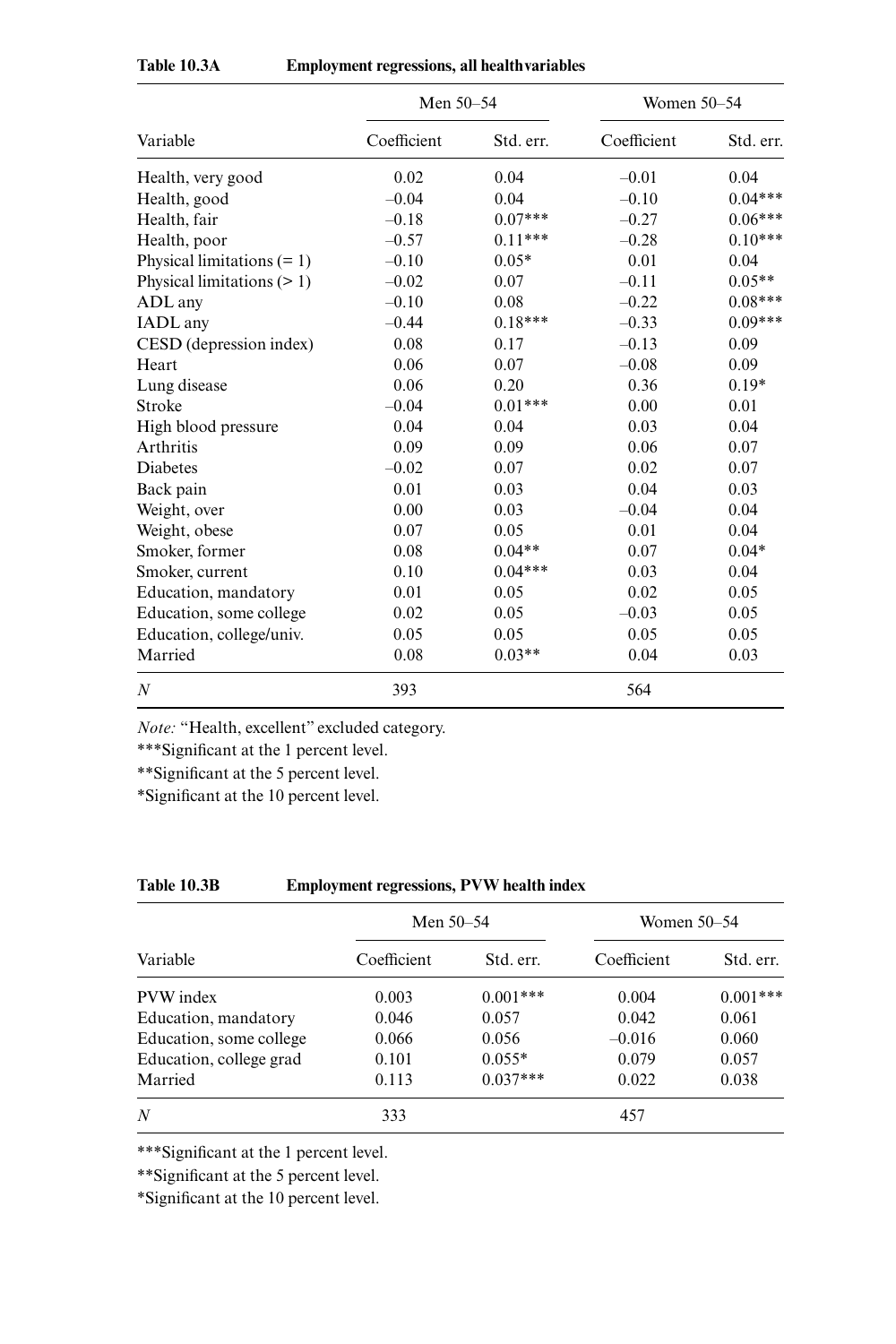employment by 44 (33) percentage points. Having activities of daily living (ADL) limitations limits women's activity with 22 percentage points.

The results shown in table 10.3B are obtained from the index version of the model. The results show that the Poterba, Venti, and Wise (PVW) index works very well for summarizing the health information in the data, since the coefficient for the index is estimated with high precision. A 10-percentagepoint increase in the index (e.g., being at the 60th rather than 50th percentile of health) raises the probability of employment by 3 percentage points for men and 4 percentage points for women.

Table 10.4 reports the results from a simulation where we have used the two versions of our model to predict employment for five-year age groups in the age interval fifty-five to seventy-five for males and females, respectively. To facilitate interpretation of the results we report key outcomes in figures 10.9 and 10.10. Since the estimation of the model using the PVW index turned out so well, and predictions from a parsimonious specification is preferred, we present the predictions from the model using the PVW index in figures 10.9 and 10.10.

The health index model predicts the share of men (women) employed to be 88 (82) percent at ages fifty-five to fifty-nine, 84 (80) percent at ages sixty to sixty-four, 83 (80) percent at ages sixty-five to sixty-nine, and 81 (76) percent at ages seventy to seventy-four. This decline can, of course, be attributed to the deterioration of health by age. The share of men (women) that is actually working declines more rapidly with age than do our predictions, from 83 (81) percent at ages fifty-five to fifty-nine to 70 (62) percent, 15 (8) percent, and 4 (1) percent in the older age groups. For the males (females) the capacity is 4.95 (1.22) percent at ages fifty-five to fifty-nine, 13.59 (18.08) percent at ages sixty to sixty-four, 68.05 (71.37) percent at ages sixty-five to sixty-nine, and 76.74 (75.20) percent at ages seventy to seventy-four.

A concern often heard in the public policy debate is that low-educated blue-collar workers with physically demanding jobs are less able to postpone their exit from the labor market for health reasons. To examine this argument more closely, we will look at heterogeneous effects by dividing the sample into two groups: those with a high school (HS) education or more and those without a high school education (< HS).

Our simulations of work capacity by education group and gender are shown in tables 10.5A and 10.5B and in figures 10.11 and 10.12. The results show very small differences in both actual and predicted share working for both males and females between the two groups with high and low educational attainments, respectively.

#### **10.4 Changes in Self-Assessed Health by Education Level over Time**

In this section we investigate the changes in self-assessed health (SAH). We use data from the Swedish Level of Living Survey (LNU), briefly described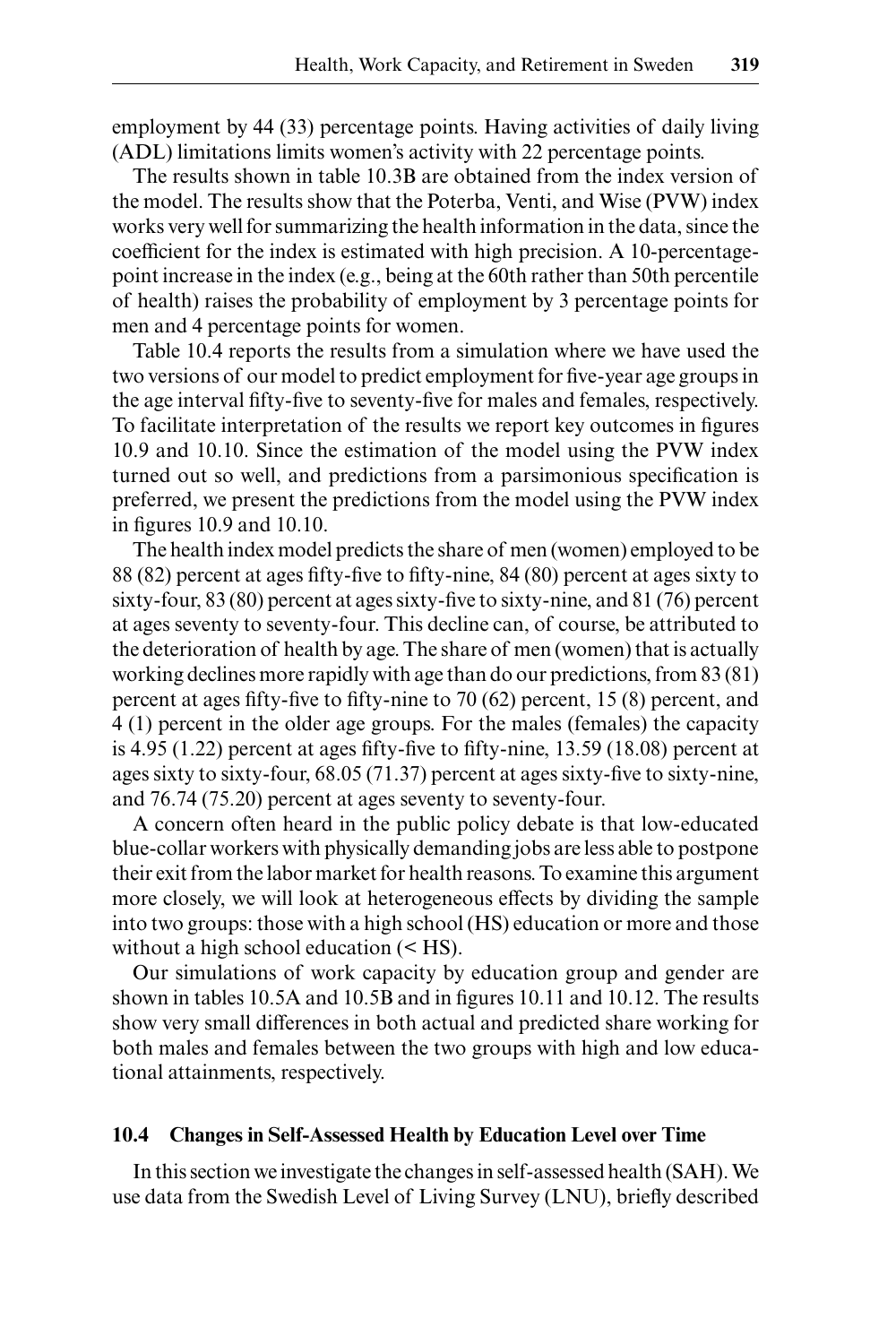| Table 10.4                               |              | Simulation of work capacity     |                          |                                                                    |                      |                                               |                                  |                                          |
|------------------------------------------|--------------|---------------------------------|--------------------------|--------------------------------------------------------------------|----------------------|-----------------------------------------------|----------------------------------|------------------------------------------|
|                                          |              |                                 | Use all health variables |                                                                    |                      |                                               | Use PVW health index             |                                          |
| Age group                                |              | Actual %<br>working             | % working<br>Predicted   | Estimated work<br>capacity (%)                                     | ≳                    | Actual <sup>9</sup> / <sub>0</sub><br>working | $%$ working<br>Predicted         | Estimated work<br>capacity (%)           |
|                                          |              |                                 |                          | Men                                                                |                      |                                               |                                  |                                          |
|                                          |              |                                 |                          |                                                                    |                      |                                               |                                  |                                          |
|                                          | <b>23323</b> | 83.87<br>89.50<br>89.51<br>4.11 | 90.38<br>89.49<br>88.88  |                                                                    | 3588                 | 83.34<br>20.34<br>80.34                       | 87.98<br>83.93<br>82.56<br>81.00 |                                          |
| $70-74$<br>$60-64$<br>$65-69$<br>$70-74$ |              |                                 |                          |                                                                    |                      |                                               |                                  |                                          |
|                                          |              |                                 |                          | $6.40$<br>$19.54$<br>$76.5$<br>83.                                 |                      |                                               |                                  | 4.95<br>13.59<br>68.05<br>76.74          |
|                                          |              |                                 |                          | Wonen                                                              |                      |                                               |                                  |                                          |
|                                          |              |                                 |                          |                                                                    |                      |                                               |                                  |                                          |
|                                          | 953          |                                 |                          |                                                                    |                      |                                               |                                  |                                          |
| 55–59<br>60–64<br>65–69<br>70–74         | ,010         | 80.19<br>60.38<br>7.52<br>0.97  | 83.56<br>83.53<br>80.41  | $3.29$<br>$23.18$<br>$76.00$<br>$79.43$                            | 12<br>28<br>28<br>28 | 80.76<br>62.325<br>0.86                       | 81.98<br>80.38<br>79.62<br>76.06 | $\frac{1.22}{1.8.08}$<br>18.037<br>75.20 |
|                                          | 719          |                                 |                          |                                                                    |                      |                                               |                                  |                                          |
| Note: Actual working in                  |              |                                 |                          | all health and PVW models vary due to differences in sample sizes. |                      |                                               |                                  |                                          |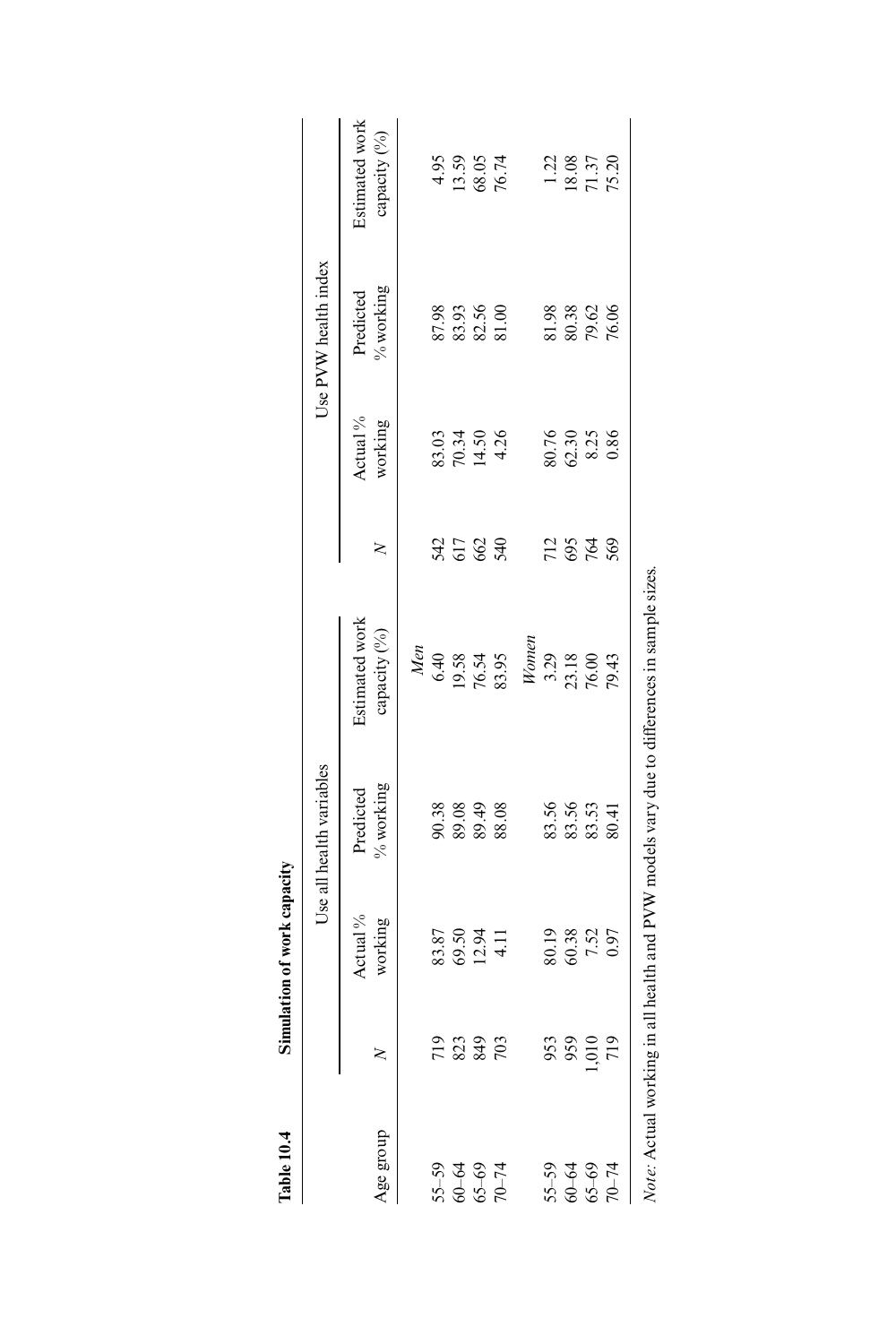





**Fig. 10.10 Share of SHARE women working and additional work capacity by age**

in section 10.1. In addition to the overall development we will look at the development by educational group separately, considering the fact that in Sweden, like in most other developed countries, there has been a substantial increase in the average educational attainment across birth cohorts. This implies that the selection into educational levels may have changed.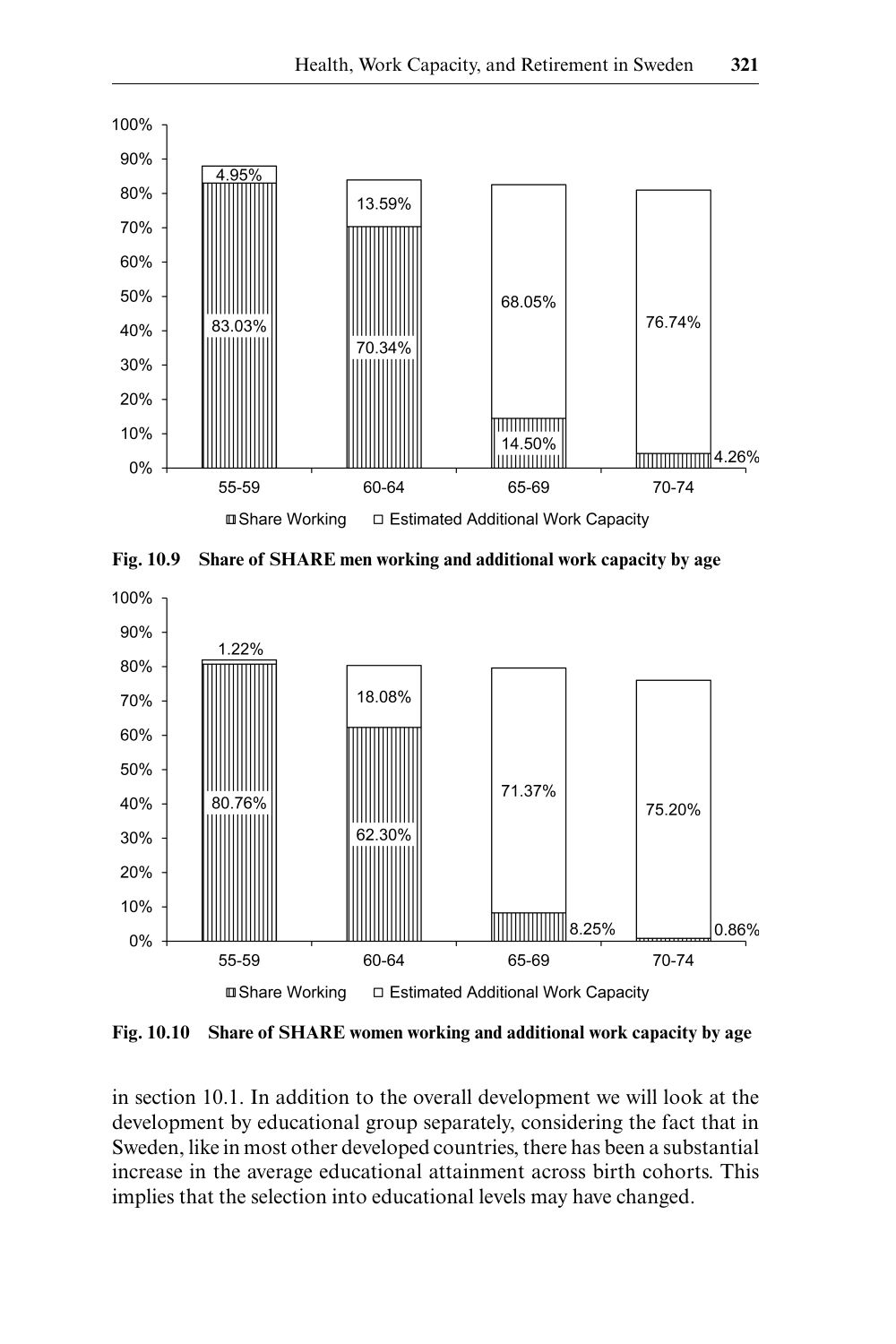|                     |                        | All health variables   |                      |                       | PVW model                |                      |
|---------------------|------------------------|------------------------|----------------------|-----------------------|--------------------------|----------------------|
| Education           | Actual $\%$<br>working | Predicted<br>% working | Estimated<br>$\%$ WC | Actual $%$<br>working | Predicted<br>$%$ working | Estimated<br>$\%$ WC |
|                     |                        |                        | Age 55-59            |                       |                          |                      |
| $\leq$ High school  | 81.88                  | 88.41                  | 6.53                 | 79.14                 | 82.96                    | 3.82                 |
| HS or college/univ. | 87.13                  | 93.64                  | 6.18                 | 87.12                 | 93.26                    | 6.14                 |
|                     |                        |                        | Age 60–64            |                       |                          |                      |
| $\leq$ High school  | 69.98                  | 88.67                  | 18.69                | 71.76                 | 80.01                    | 8.25                 |
| HS or college/univ. | 68.26                  | 90.15                  | 21.89                | 67.86                 | 90.83                    | 22.97                |
|                     |                        |                        | Age 65-69            |                       |                          |                      |
| < High school       | 13.17                  | 88.87                  | 75.68                | 15.29                 | 79.44                    | 64.15                |
| HS or college/univ. | 12.09                  | 91.77                  | 79.68                | 12.36                 | 91.04                    | 78.68                |
|                     |                        |                        | Age 70-74            |                       |                          |                      |
| < High school       | 4.81                   | 87.85                  | 83.02                | 5.22                  | 78.35                    | 73.13                |
| HS or college/univ. | 1.38                   | 88.93                  | 87.54                | 1.45                  | 88.71                    | 87.26                |

#### **Table 10.5A Work capacity by education (single regression, men)**

*Note:* Actual percent working in all health and PVW models vary due to differences in sample size.

|                     |                        | All health variables   |                      |                        | PVW model                |                      |
|---------------------|------------------------|------------------------|----------------------|------------------------|--------------------------|----------------------|
| Education           | Actual $\%$<br>working | Predicted<br>% working | Estimated<br>$\%$ WC | Actual $\%$<br>working | Predicted<br>$%$ working | Estimated<br>$\%$ WC |
|                     |                        |                        | Age 55–59            |                        |                          |                      |
| $\leq$ High school  | 77.02                  | 82.88                  | 5.72                 | 76.28                  | 79.01                    | 2.73                 |
| HS or college/univ. | 84.90                  | 84.58                  | $-0.31$              | 84.70                  | 84.58                    | $-0.11$              |
|                     |                        |                        | Age 60-64            |                        |                          |                      |
| $\leq$ High school  | 59.40                  | 83.82                  | 24.42                | 61.37                  | 78.90                    | 17.53                |
| HS or college/univ. | 63.04                  | 82.84                  | 19.80                | 64.05                  | 83.16                    | 19.11                |
|                     |                        |                        | Age 65–69            |                        |                          |                      |
| $\leq$ High school  | 7.78                   | 83.30                  | 75.52                | 9.14                   | 78.16                    | 69.01                |
| HS or college/univ. | 6.69                   | 84.27                  | 77.57                | 6.14                   | 83.05                    | 76.91                |
|                     |                        |                        | Age 70-74            |                        |                          |                      |
| $\leq$ High school  | 0.69                   | 80.71                  | 80.01                | 0.45                   | 75.67                    | 75.22                |
| HS or college/univ. | 2.10                   | 79.18                  | 77.07                | 2.17                   | 77.32                    | 75.15                |

#### **Table 10.5B Work capacity by education (single regression, women)**

*Note:* Actual percent working in all health and PVW models vary due to differences in sample size.

Figure 10.13 shows the development of the average number of years of schooling along with the first and third quartiles by birth cohort groups for those born by the end of the nineteenth century to those born in 1980. There is a steady increase, with an accelerating path for at least the average, starting with those born in the early 1940s. Over the entire period shown in the graph, the average number of years of schooling increases from about 6.5 to 15 years.

Figure 10.14A shows self-assessed health by age between ages fifty and seventy-five for the survey years 1991, 2000, and 2010. The sample size for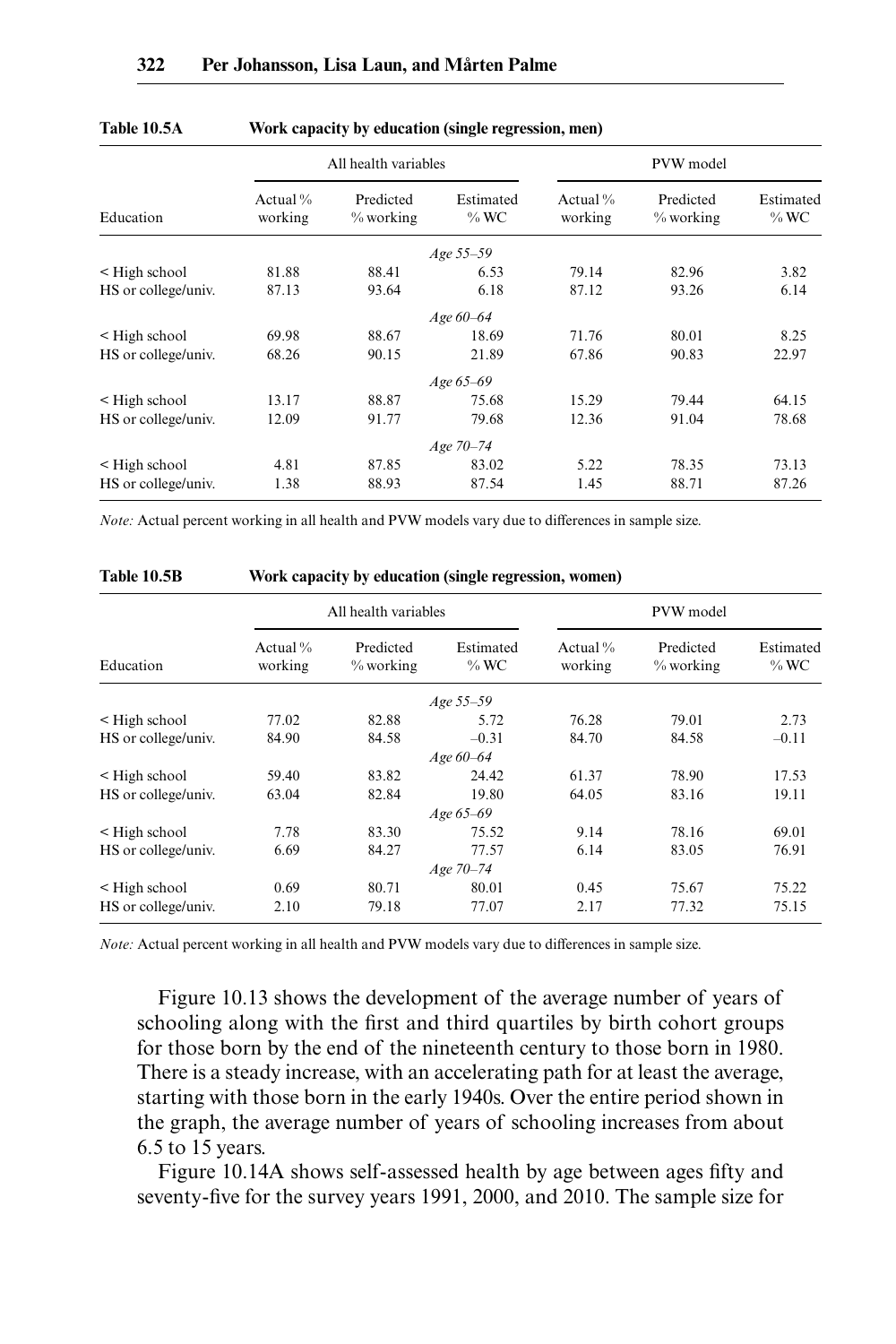

**Fig. 10.11 Share of SHARE men working and additional work capacity by age and education**



**Fig. 10.12 Share of SHARE women working and additional work capacity by age and education**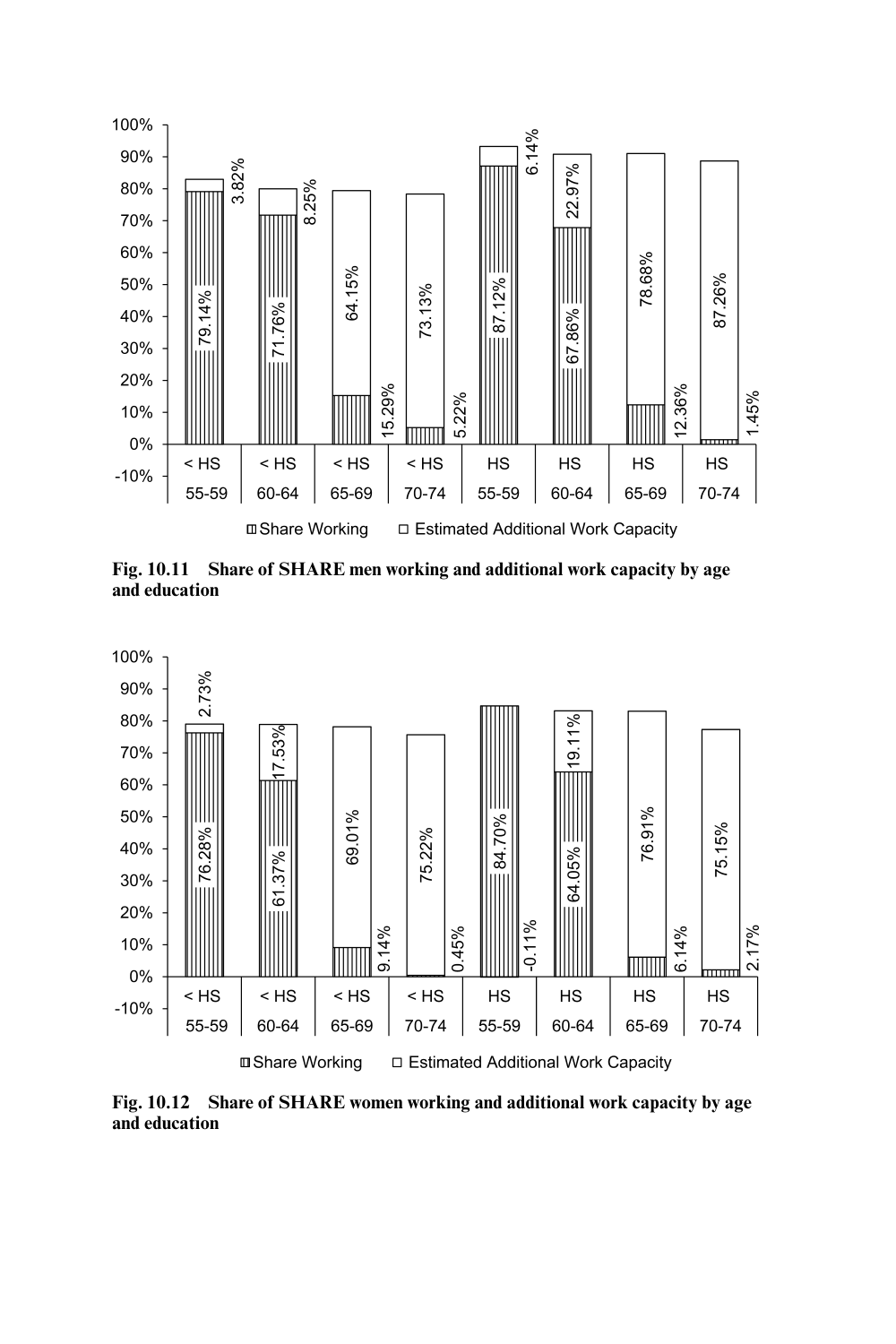

**Figure 10.13 The development of average number of years of schooling along with the first and the third quartiles by year of birth** *Source:* Swedish Level of Living Survey.

each one-year age group is quite limited (between fifty and one hundred). The graphs are therefore noisy, and we have added smoothed graphs to ease comparisons. The upper panel shows the results for both gender groups combined and the lower ones for males and females separately.

As expected, figure 10.14A shows a decline in SAH with age. For the 2010 sample, around 25 percent of the fifty-year-olds reported poor or fair health compared to above 40 percent of the seventy-five-year-olds. More interestingly, figure 10.14A also shows a marked improvement in SAH primarily between 2000 and 2010. When splitting up the graphs in separate ones for males and females in the lower panel of figure 10.14A, it can be seen that the improvement is primarily attributed to males in the age group sixty to seventy.

In figure 10.14B we break up the data by quartile of number of years of schooling. Since the sample sizes are smaller in each education quartile than for the overall sample, we only present the smoothed graphs. The graphs show that the development is very similar within each education group: the 1991 and 2000 graphs are very similar, but there is a marked improvement reflected in the 2010 graphs. That is, the improvements in SAH seem to be equally shared between the four education groups and we find no evidence of increased health inequality in that dimension.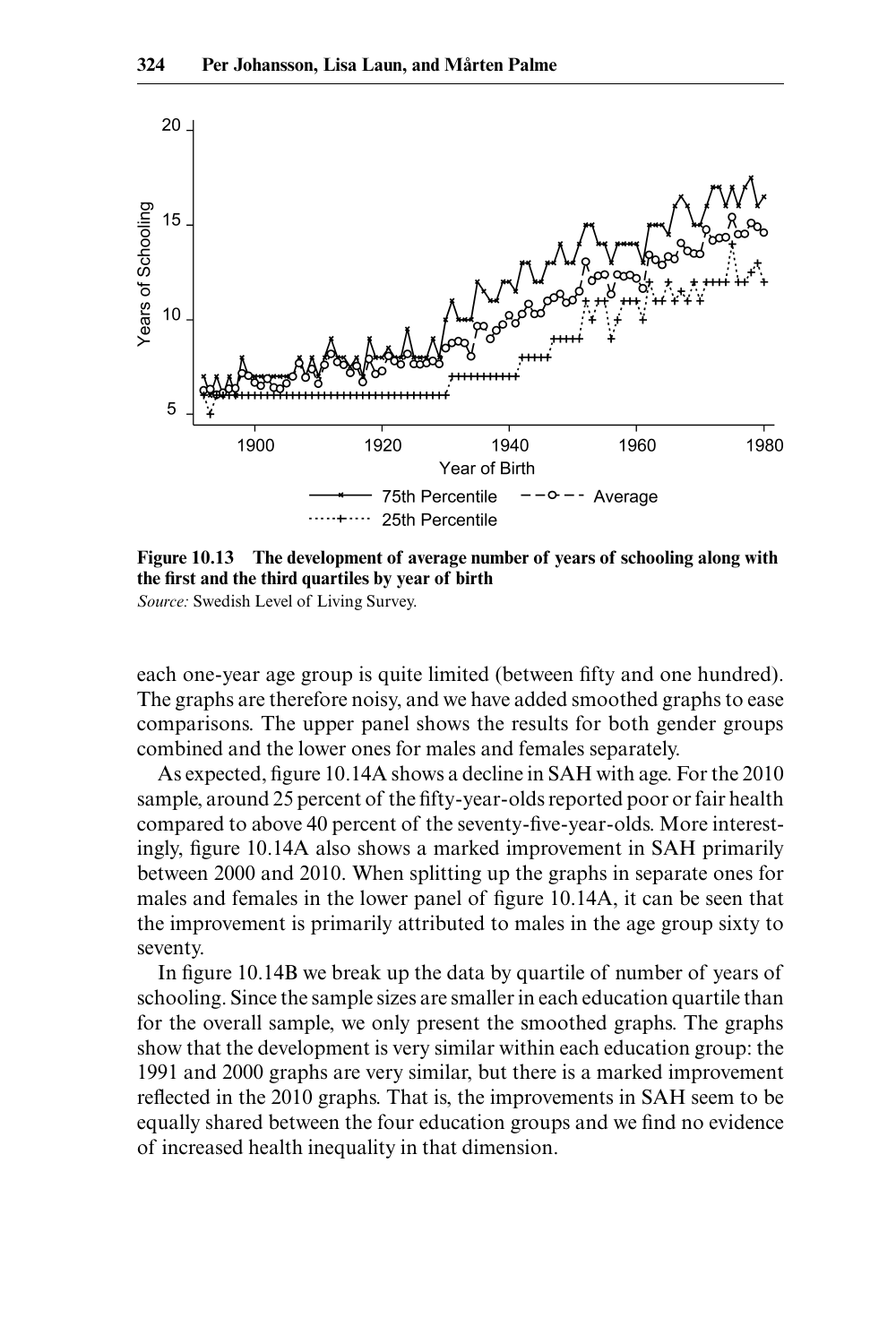

**Fig. 10.14A Share reporting fair or poor health by age in 1991, 2000, and 2010 (overall and by gender groups, respectively)** *Source:* Swedish Level of Living Survey.



**Fig. 10.14B Share reporting fair or poor health by age in 1991, 2000, and 2010 (each panel reports separate results for quartiles by years of schooling)** *Source:* Swedish Level of Living Survey.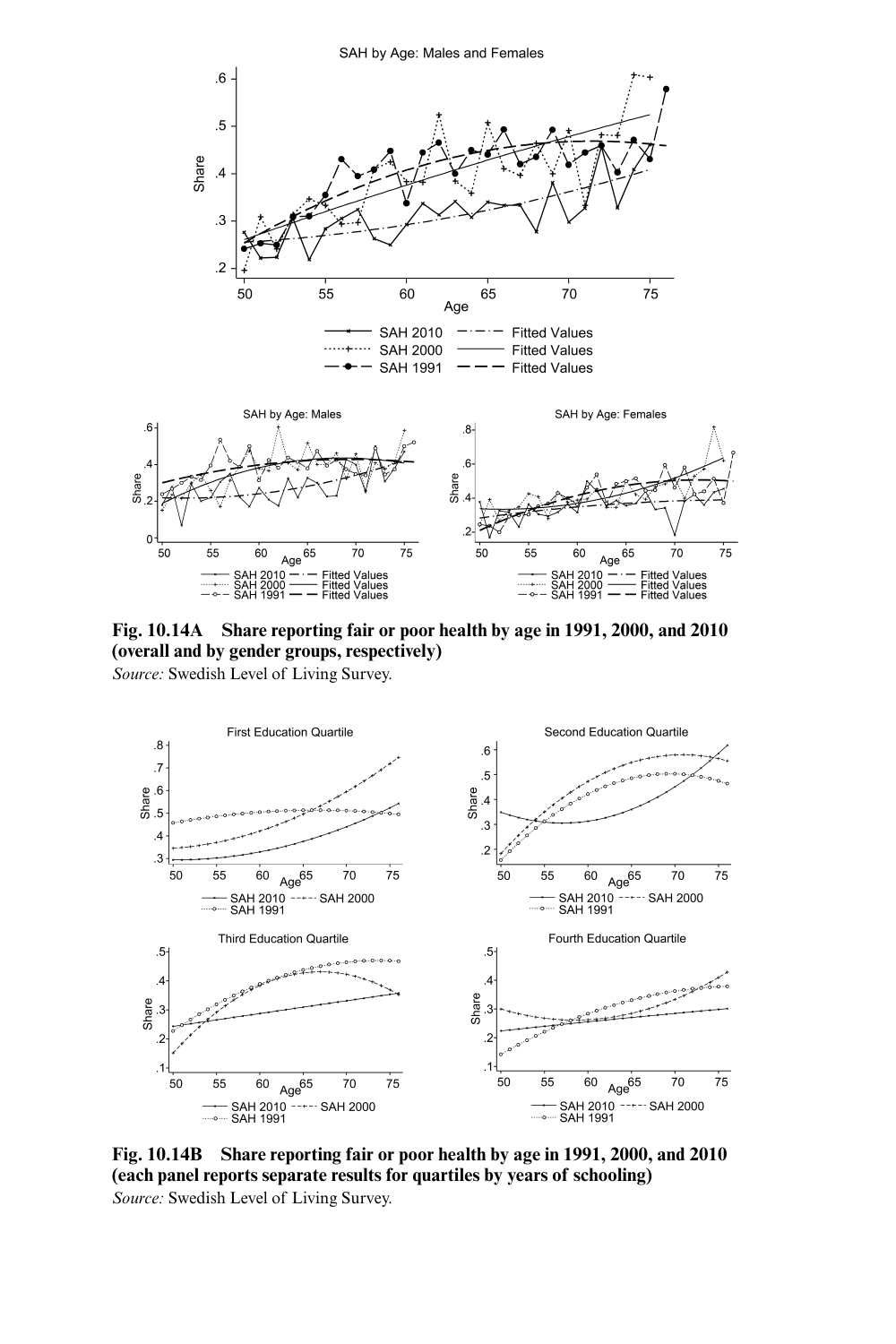## **10.5 Discussion and Conclusion**

The Swedish history of labor force participation since the early 1960s shows big changes and great differences between the gender groups. For men there was a large decline in labor force participation rates until the late 1990s and since then a sharp increase in labor force participation rates. The development in the age group between sixty and sixty-four has been most pronounced. In this group the LFP rates decreased from about 85 percent to 55 percent in the mid-1990s and have since then increased to almost 75 percent. For females the development has been dominated by the great increase in female labor force participation that took place between the mid-1960s and 1980. However, the labor force participation in the age group sixty to sixty-four has continued to increase since then, and is now on a level of above 65 percent.

The research question for this chapter is to investigate whether or not there are potentials, with respect to health and work capacity of the population, for extending this trend toward delayed retirement further. We use two different methods. First, a method originally suggested by Milligan and Wise (2012), which calculates how much people would participate in the labor force today compared to a particular point back in time at a constant mortality rate, considering the fact of a continuously decreasing mortality rate. Second, the Cutler, Meara, and Richards-Shubik (2012) method, which asks how much people would participate in the labor force if they would work as much as the age group fifty to fifty-four at a particular level of health.

Given the methodological differences, the results obtained from using the two methods, respectively, are not really comparable. They should be viewed as complements rather than substitutes. The Cutler et al. method suggests a potential increase of labor force for men (women) in the age group sixty to sixty-four of 19.6 (23.2) percent, using the specification when all health indicators are included, and on 13.6 (18.1), using the PVW index specification. The Milligan-Wise method suggests that the labor force participation rate for men could increase in the age group sixty to sixty-four by on average 16.2 percent if the labor force participation rate in 2014 would have been the same as in 1985 at a constant mortality rate. For females, given the great increase in female labor force participation across cohorts, the increased labor force participation rate has kept pace, and even increased slightly more, than the corresponding decrease in the mortality rate over this era in the age group sixty to sixty-four.

Finally, section 10.5 shows that the trend toward improved population health reflected in lower mortality rates also applies to self-assessed health between the years 2000 and 2014. We did not find any evidence suggesting that there is an increase in health inequality measured as differences in selfassessed health between different quartiles in the distribution of educational attainments.